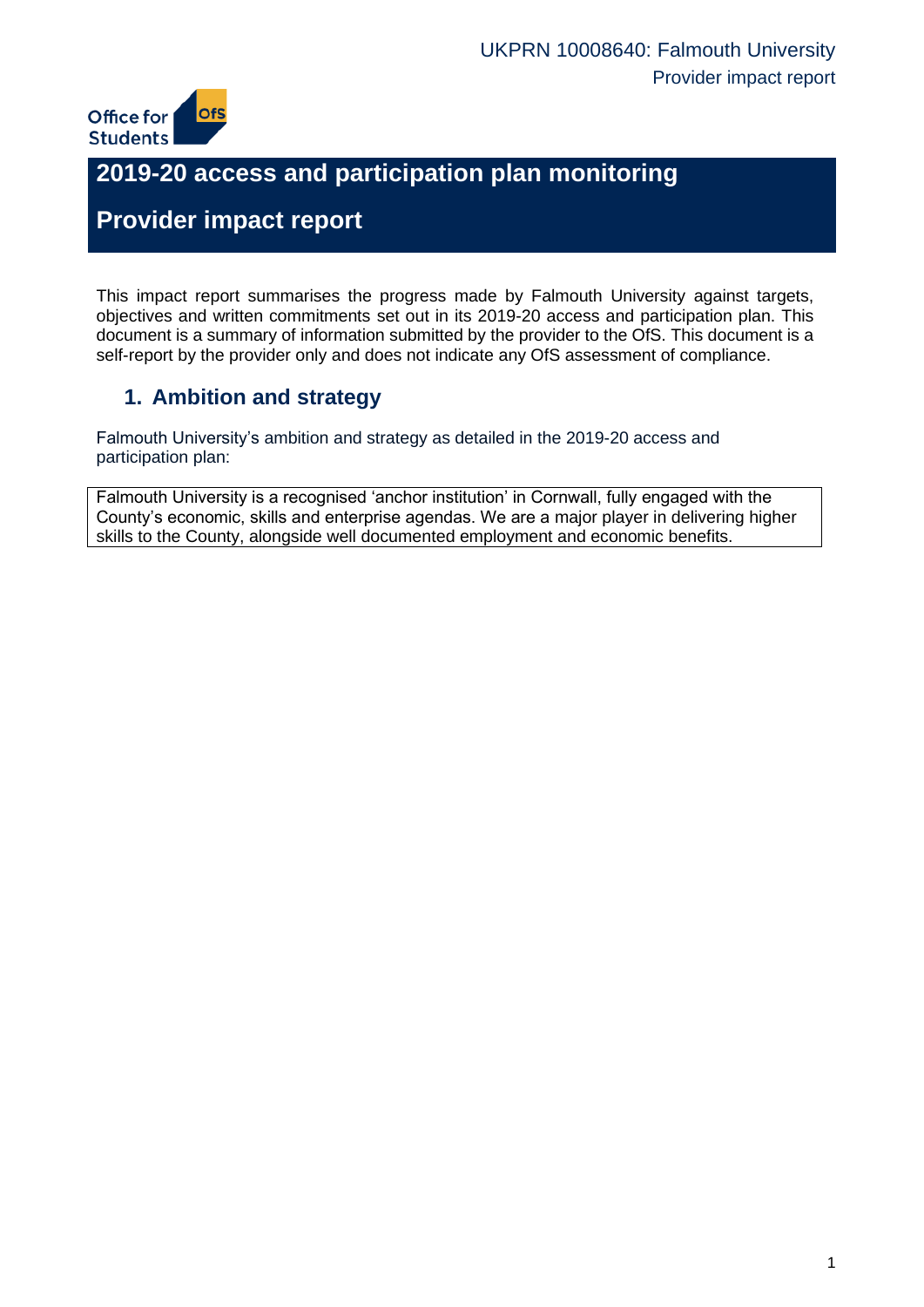We are committed to ensuring that students from all backgrounds can benefit from a Falmouth education, which facilitates their successful introduction, access and participation in the local and wider employment markets, promoting social mobility. The expansion of the University in the early part of the 21st Century was driven by the need to increase the provision of higher level skills in the County.

That said, we also consider we have a unique opportunity to showcase our specialist disciplines and their relationship to broader school subjects, as well as the benefits of studying at a small provider, more widely and in particular in POLAR4 Quintile 1 areas, nationally. This is part of a commitment to sector priorities and to advocacy and support for the arts as critically valuable and viable education and career pathways into the future.

The University is committed to ensuring that students from underrepresented groups are able to access, succeed in, and successfully progress from a Falmouth education. Our ambitions over the coming year are to further our understanding and improve performance in areas that have also been highlighted as priorities at the national level, and in particular address gaps in retention for our target students.

As a small institution, many staff do multiple roles and hold broad remits, which places unique demands upon, and challenges related to, delivering a full WP programme.

To help to mitigate this, these commitments are provided in Falmouth's long term strategic initiatives, evident in iterations of the institutional Strategic Plan since 2012. In particular, diversification of the academic portfolio in terms of subjects offered and modes of study offered; focus on 'getting graduates great jobs'; focus on helping to 'grow Cornwall' including fair access work with State Schools in the County, and creating the conditions for new startups to survive and thrive in the Cornwall. These priorities are aligned to ambitions of the wider national widening participation agenda, as embedded priorities under a whole institution approach.

The University's equality and diversity agenda is important in supporting the achievement of these targets. Ensuring equality of opportunity will provide Falmouth with access to the widest possible talent pool to recruit both staff and students from, while valuing the diversity of our staff and student groups helps to uncover the potential of all individuals, as well as promoting Falmouth as an attractive and inclusive place to work and study. The University's equality and diversity mission is:

"To support Falmouth in being a world class place to study and work, by providing an inclusive environment where there is equal opportunity for a diverse student and staff community to reach their full creative, academic and entrepreneurial potential."

The internal approval of Falmouth's Access and Participation Plan 2019-20 was subject to an Equality Analysis – a process designed to ensure that Falmouth complies with its legal responsibilities under the Equality Act (2010), and to support better, more inclusive decision making, and the development of services, facilities and policies which are appropriate to the student and staff groups who use them.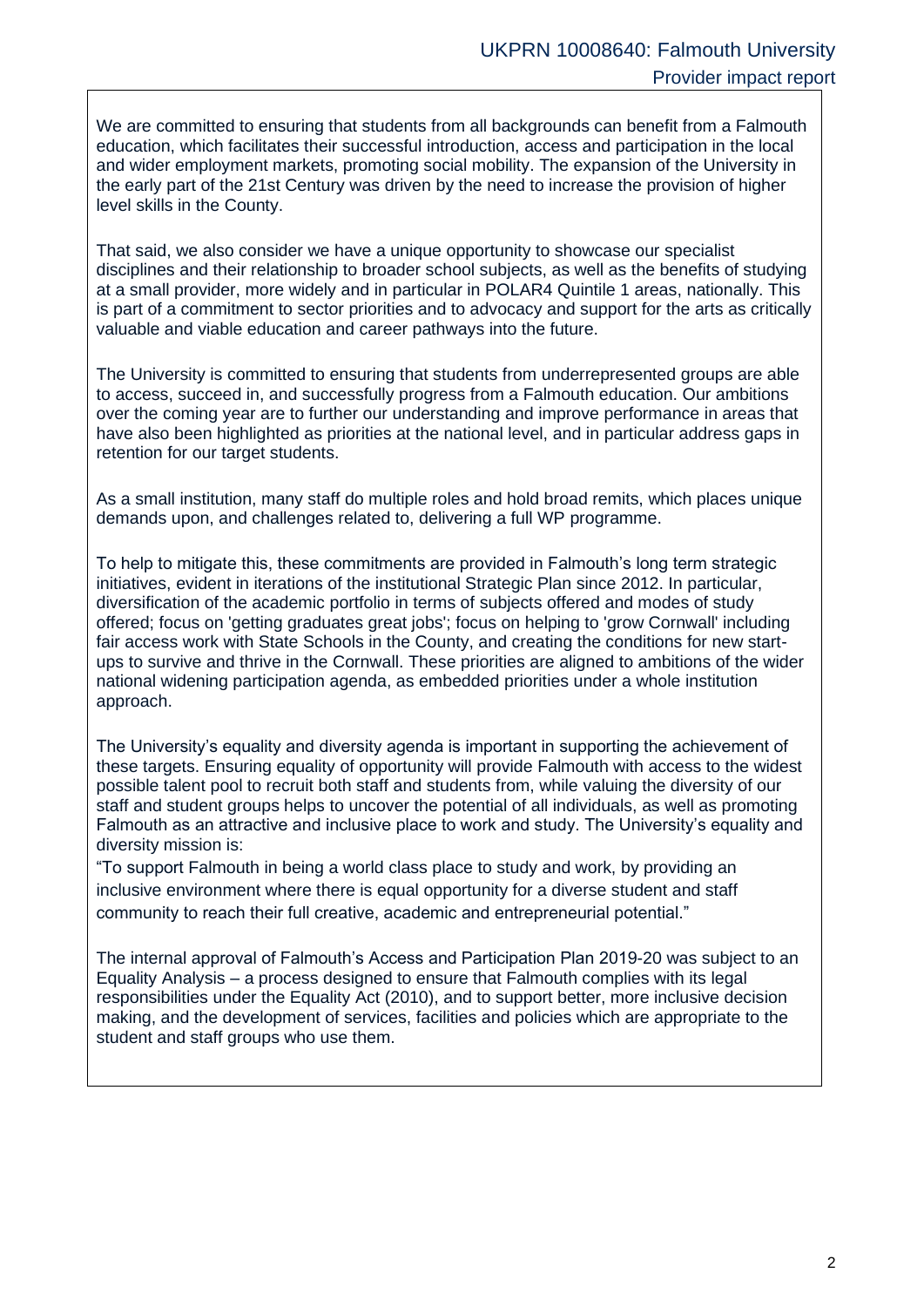### **2. Self-assessment of targets**

The tables that follow provide a self-assessment by Falmouth University of progress against the targets approved in its 2019-20 access and participation plan.

Please note the tables contain only a summary of target milestones approved in 2019-20 access and participation plans. Full information can be found in Table 8a – statistical targets and milestones and Table 8b – **Other milestones and targets** of Falmouth University's 2019-20 [access and participation plan.](https://www.officeforstudents.org.uk/advice-and-guidance/the-register/search-for-access-and-participation-plans/#/AccessPlans/)

Any optional commentary provided against the targets is given in [Annex B.](#page-21-0)

### <span id="page-2-0"></span>**Statistical targets and milestones**

| Reference<br><b>Number</b><br>(lifecycle<br>stage) | <b>Description</b>                                                                                                                                                                                                                                                                                                                                             | <b>Baseline</b><br>year                                                         | <b>Baseline data</b> | 2018-19 milestone | 2019-20 milestone | <b>Units of</b><br>target | <b>Comparison</b><br>year | <b>Actual</b><br>performance<br>in comparison<br>year | <b>Target self-</b><br>assessment |
|----------------------------------------------------|----------------------------------------------------------------------------------------------------------------------------------------------------------------------------------------------------------------------------------------------------------------------------------------------------------------------------------------------------------------|---------------------------------------------------------------------------------|----------------------|-------------------|-------------------|---------------------------|---------------------------|-------------------------------------------------------|-----------------------------------|
| T16a_01<br>(Access)                                | Widen our applicant & entrant pool<br>from Cornwall to grow the number<br>of undergraduates enrolling with an<br>address in Cornwall prior to joining<br>Falmouth. This target focuses on<br>the number of entrants on<br>undergraduate courses who are<br>residents of Cornwall prior to<br>enrolling at Falmouth, expressed<br>as fte undergraduate entrants | 2014-15                                                                         | 588                  | 1062              |                   | 1126   Headcount          | 2019-20                   | 661                                                   | Limited<br>progress               |
| T16a_02<br>(Access)                                | Proportion of all UK full-time first<br>degree entrants from low-<br>participation neighbourhoods<br>(Based on POLAR 3)                                                                                                                                                                                                                                        | 2013-14                                                                         | 8.3%                 | 11%               |                   | 12.3% Percentage          | 2019-20                   | 9.5                                                   | Limited<br>progress               |
| T16a_03<br>(Access)                                |                                                                                                                                                                                                                                                                                                                                                                | <b>Other</b><br>(please<br>give details<br>in.<br><b>Description</b><br>column) | 0                    | 0                 | $\overline{0}$    | Headcount                 | 2019-20                   |                                                       | Expected<br>progress              |
| T16a_04<br>(Student<br>success)                    | Retention of all first degree<br>entrants - reduce the number<br>leaving HE altogether (ie<br>discounting those who transfer to<br>another HEI)                                                                                                                                                                                                                | 2012-13                                                                         | 8%                   | 6%                |                   | 5.5% Percentage           | 2018-19                   |                                                       | 10.7 No progress                  |
| T16a_05<br>(Access)                                | Proportion of all UK full-time first<br>degree entrants from State<br><b>Schools</b>                                                                                                                                                                                                                                                                           | 2014-15                                                                         | 94.9%                | 95%               |                   | 95% Percentage            | 2019-20                   |                                                       | 93.4 No progress                  |
| T16a_06<br>(Student<br>success)                    | Retention of total enrolled students<br>at the end of each academic year                                                                                                                                                                                                                                                                                       | 2014-15                                                                         | 90.8%                | 95%               |                   | 95% Percentage            | 2019-20                   | 92.3                                                  | Limited<br>progress               |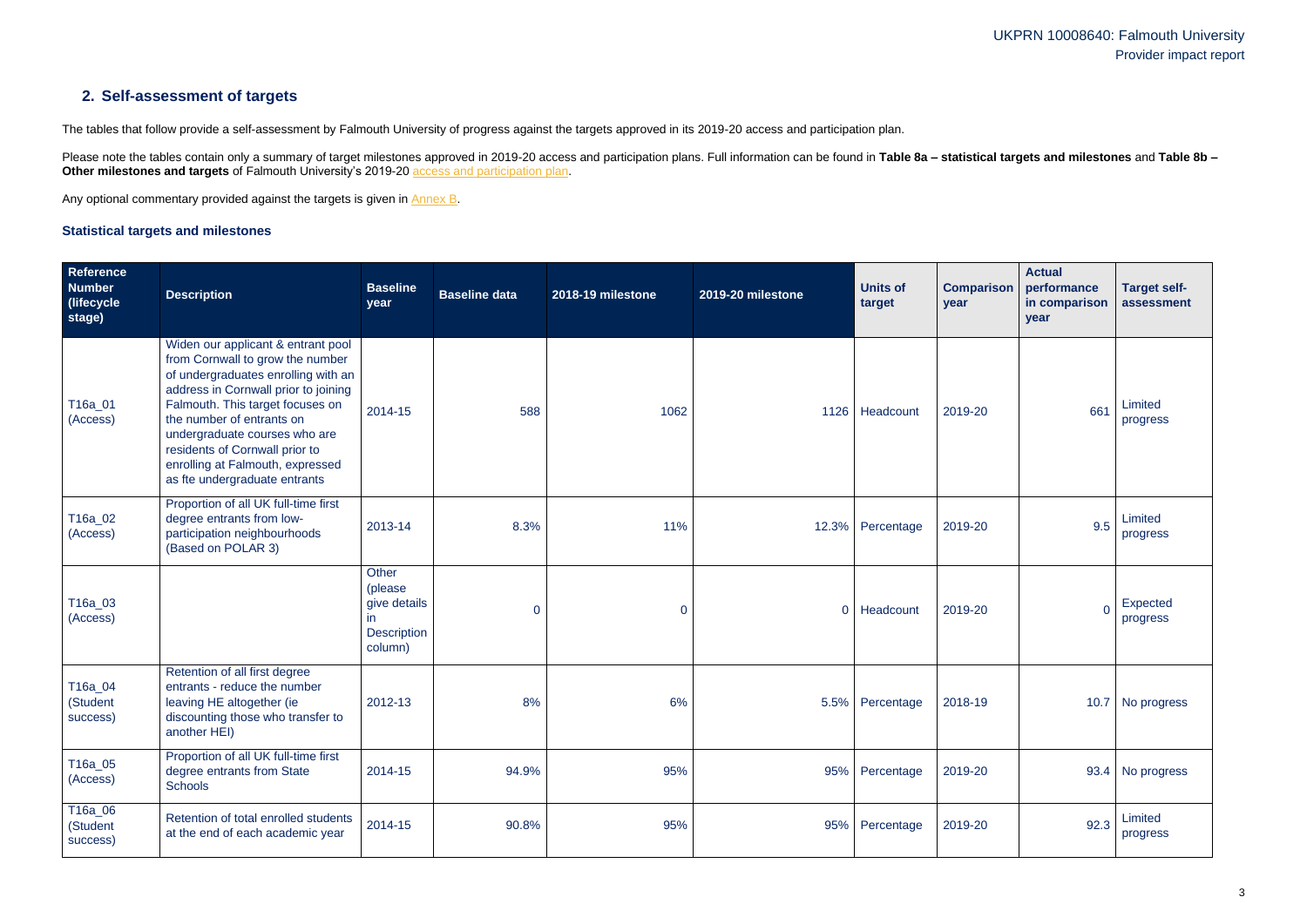| T16a_07<br>(Progression) | Proportion of leavers in graduate-<br>level employment 6 months after<br>graduation           | 2014-15 | 75% | 80%   |     | 80% Percentage | 2019-20 | 65.1 | No progress          |
|--------------------------|-----------------------------------------------------------------------------------------------|---------|-----|-------|-----|----------------|---------|------|----------------------|
| T16a_08<br>(Progression) | Proportion of leavers in self<br>employment 6 months after<br>graduation                      | 2014-15 | 26% | 31.5% |     | 32% Percentage | 2019-20 |      | 23.8   No progress   |
| T16a_09<br>(Progression) | Proportion of leavers working or<br>studying in the South West six<br>months after graduation | 2014-15 | 43% | 48%   |     | 48% Percentage | 2019-20 | 47.4 | Limited<br>progress  |
| T16a_10<br>(Access)      | <b>Number of Mature Students</b><br>recruited from Cornwall                                   | 2015-16 | 128 | 148   | 156 | Headcount      | 2019-20 | 211  | Expected<br>progress |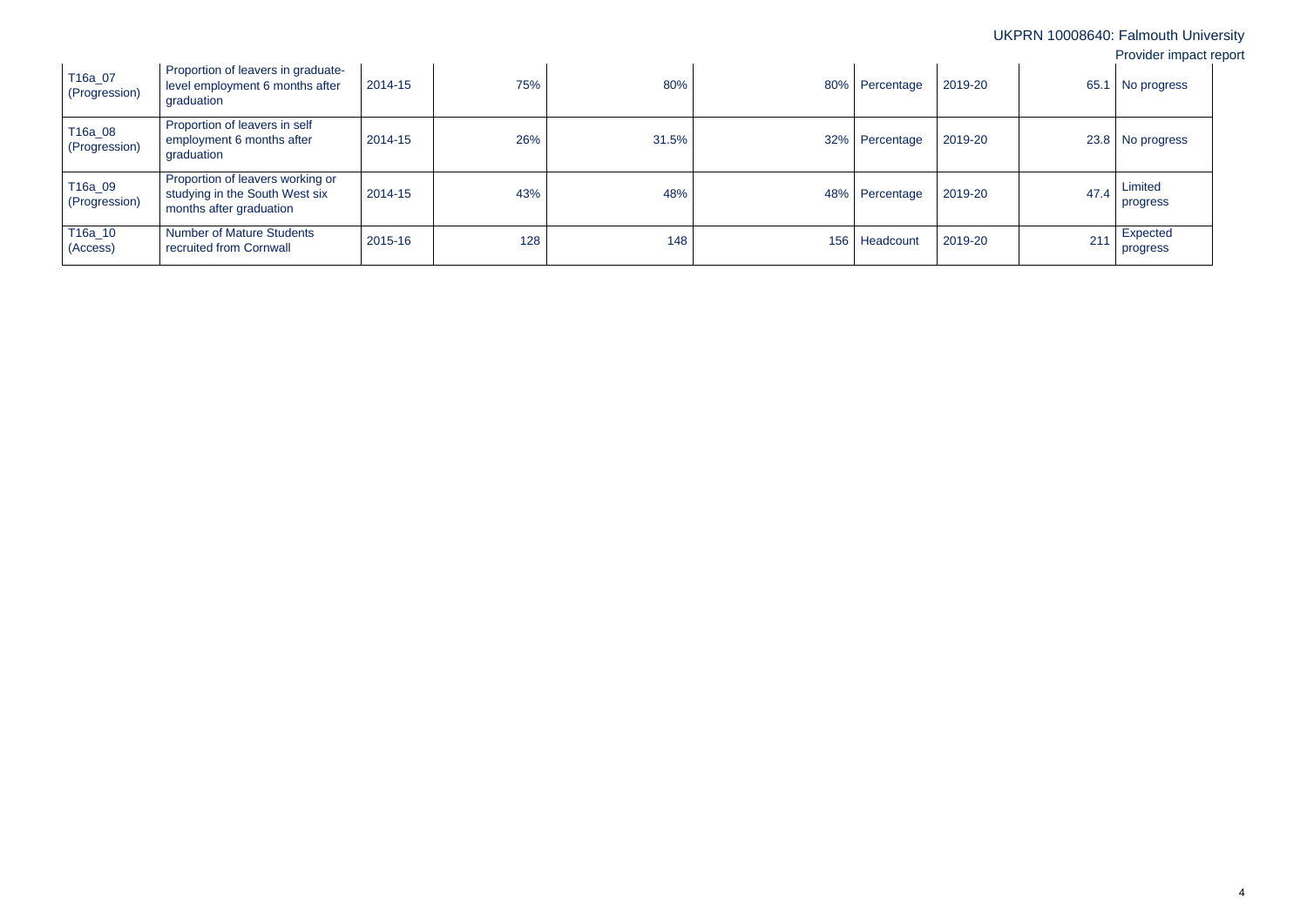# **Other milestones and targets**

| Reference<br><b>Number</b><br>(lifecycle<br>stage) | <b>Description</b> | <b>Baseline</b><br>year                                           | <b>Baseline data</b> | 2018-19 milestone | 2019-20 milestone | <b>Units of</b><br>target | <b>Comparison</b><br>year | <b>Actual</b><br>performance<br>in comparison<br>year | <b>Target self-</b><br>assessment |
|----------------------------------------------------|--------------------|-------------------------------------------------------------------|----------------------|-------------------|-------------------|---------------------------|---------------------------|-------------------------------------------------------|-----------------------------------|
| T16b_01<br>(Access)                                |                    | Other<br>(please<br>give details<br>in<br>Description<br>column)  | $\overline{0}$       | $\mathbf 0$       |                   | 0 Headcount               | 2019-20                   | $\overline{0}$                                        | Expected<br>progress              |
| T16b_02<br>(Access)                                |                    | Other<br>(please<br>give details<br>in<br>Description<br>column)  | $\overline{0}$       | $\pmb{0}$         |                   | 0 Headcount               | 2019-20                   | $\overline{0}$                                        | Expected<br>progress              |
| T16b_03<br>(Access)                                |                    | Other<br>(please<br>give details<br>in<br>Description<br>column)  | $\overline{0}$       | $\pmb{0}$         |                   | 0 Headcount               | 2019-20                   | $\overline{0}$                                        | Expected<br>progress              |
| T16b_04<br>(Access)                                |                    | Other<br>(please<br>give details<br>in<br>Description<br>column)  | $\overline{0}$       | $\pmb{0}$         |                   | 0 Headcount               | 2019-20                   | $\overline{0}$                                        | Expected<br>progress              |
| T16b_05<br>(Access)                                |                    | Other<br>(please<br>give details<br>in<br>Description<br>column)  | $\overline{0}$       | $\mathbf 0$       |                   | 0 Headcount               | 2019-20                   | $\overline{0}$                                        | Expected<br>progress              |
| T16b_06<br>(Access)                                |                    | Other<br>(please<br>give details<br>in.<br>Description<br>column) | $\overline{0}$       | $\mathbf 0$       |                   | 0 Headcount               | 2019-20                   | $\overline{0}$                                        | Expected<br>progress              |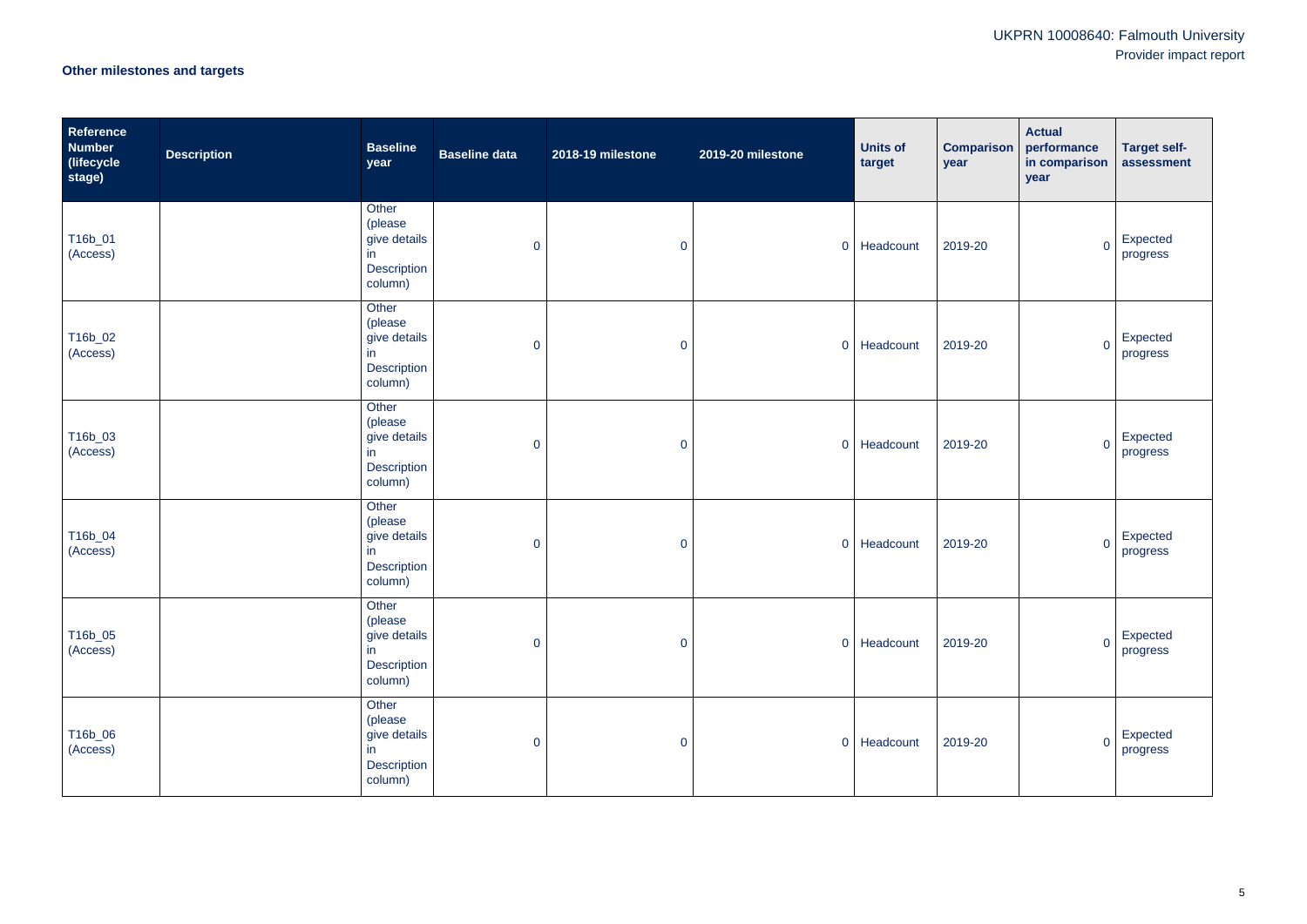|                                 |                                                                                                                          |                                                                          |                                               |                                       |                                       |           |                           | UKPRN 10008640: Falmouth University<br>Provider impact report |
|---------------------------------|--------------------------------------------------------------------------------------------------------------------------|--------------------------------------------------------------------------|-----------------------------------------------|---------------------------------------|---------------------------------------|-----------|---------------------------|---------------------------------------------------------------|
| T16b_07<br>(Access)             |                                                                                                                          | Other<br>(please<br>give details<br>in<br><b>Description</b><br>column)  | $\overline{0}$                                | $\overline{0}$                        | $\overline{0}$                        | Headcount | $\overline{0}$<br>2019-20 | Expected<br>progress                                          |
| T16b_08<br>(Student<br>success) | Student Mentor scheme pre-entry<br>and L1                                                                                | 2015-16                                                                  | 220 Peer Mentors                              | 225                                   | 230                                   | Headcount | 295<br>2019-20            | Expected<br>progress                                          |
| T16b_09<br>(Student<br>success) | <b>Student Mentor Scheme L3</b><br>mentors working with L2                                                               | 2015-16                                                                  | 100                                           | 110                                   | 120                                   | Headcount | 128<br>2019-20            | Expected<br>progress                                          |
| T16b_10<br>(Student<br>success) | <b>Peer Assisted Study Support</b><br>PASS scheme                                                                        | 2015-16                                                                  | Provision within 4<br>courses/200<br>students | 13 courses 500 students               | 18 courses 700 students               | Headcount | 900<br>2019-20            | Expected<br>progress                                          |
| T16b_11<br>(Access)             |                                                                                                                          | Other<br>(please<br>give details<br>in<br><b>Description</b><br>column)  | $\overline{0}$                                | $\mathbf 0$                           | $\overline{0}$                        | Headcount | $\overline{0}$<br>2019-20 | Expected<br>progress                                          |
| T16b_12<br>(Access)             |                                                                                                                          | Other<br>(please)<br>give details<br>in<br><b>Description</b><br>column) | $\overline{0}$                                | $\mathbf 0$                           | $\overline{0}$                        | Headcount | $\overline{0}$<br>2019-20 | Expected<br>progress                                          |
| T16b_13<br>(Access)             |                                                                                                                          | Other<br>(please<br>give details<br>in<br>Description<br>column)         | $\overline{0}$                                | $\overline{0}$                        | $\overline{0}$                        | Headcount | $\overline{0}$<br>2019-20 | Expected<br>progress                                          |
| T16b_14<br>(Access)             |                                                                                                                          | Other<br>(please<br>give details<br>in<br><b>Description</b><br>column)  | $\overline{0}$                                | $\overline{0}$                        | $\overline{0}$                        | Headcount | $\overline{0}$<br>2019-20 | Expected<br>progress                                          |
| T16b_15<br>(Access)             | Falmouth Creative: umbrella<br>progression programme for<br>talented and creative students from<br>Cornish state schools | 2016-17                                                                  | 20 state<br>secondary schools<br>engaged      | 31 state secondary<br>schools engaged | 31 state secondary schools<br>engaged | Headcount | 39<br>2019-20             | Expected<br>progress                                          |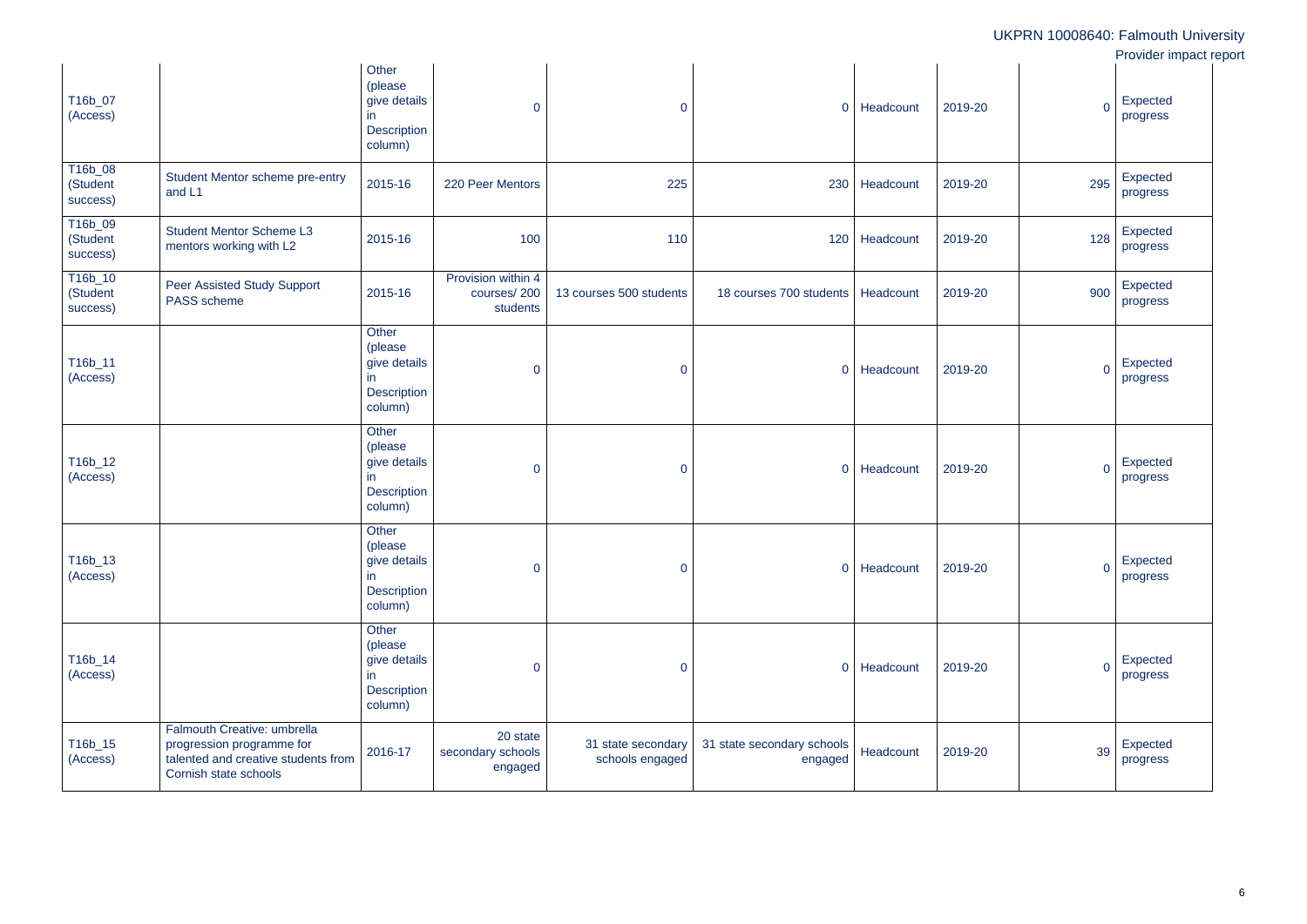### **3. Investment commitments**

### **3.1. Access and participation investment for the last audited year**

Please note that some differences in predicted vs actual spend may be due to reporting differences between academic and financial years.

| <b>Financial year</b>    |                     | 2019-20            |                  |
|--------------------------|---------------------|--------------------|------------------|
|                          | Predicted spend (£) | Actual spend $(E)$ | Difference (ppt) |
| Access investment        | £1,421,000.00       | £1,373,000.00      | $-3%$            |
| <b>Financial Support</b> | £947,000.00         | £805,000.00        | -15%             |

### **4. Action plan**

Where progress was less than expected Falmouth University has made the following commitments to increase the rate of progress against their targets.

| <b>Reference</b> | Steps that will be taken in the future to make expected progress against                                                                                                                                                                                                                                                                                                                                                                                                                                                                                                                                                                                                                                                                                                                                                                                               |
|------------------|------------------------------------------------------------------------------------------------------------------------------------------------------------------------------------------------------------------------------------------------------------------------------------------------------------------------------------------------------------------------------------------------------------------------------------------------------------------------------------------------------------------------------------------------------------------------------------------------------------------------------------------------------------------------------------------------------------------------------------------------------------------------------------------------------------------------------------------------------------------------|
| <b>Number</b>    | target                                                                                                                                                                                                                                                                                                                                                                                                                                                                                                                                                                                                                                                                                                                                                                                                                                                                 |
| T16a 01          | This target is no longer a target on our 20-21 to 24-25 APP, as it does not align<br>to national access and participation priorities and can be counter to other target<br>measures such as increasing the intake of BAME students and POLAR4 Q1<br>students, given the local demographic. Falmouth has also adopted a broader<br>strategy which looks to enhancing the offer through alternative provision and<br>online and off-campus learning, which incorporates a national base. Falmouth<br>will, however, maintain engagement with its local target communities, schools<br>and colleges, with commitments to continued partnership and development of<br>activities as detailed in the new 20-21 to 24-25 APP. These will reflect, however,<br>the targeted under-represented groups (POLAR4 Q1, IMD Q1, Care Leaver)<br>instead of a broad 'local' ambition. |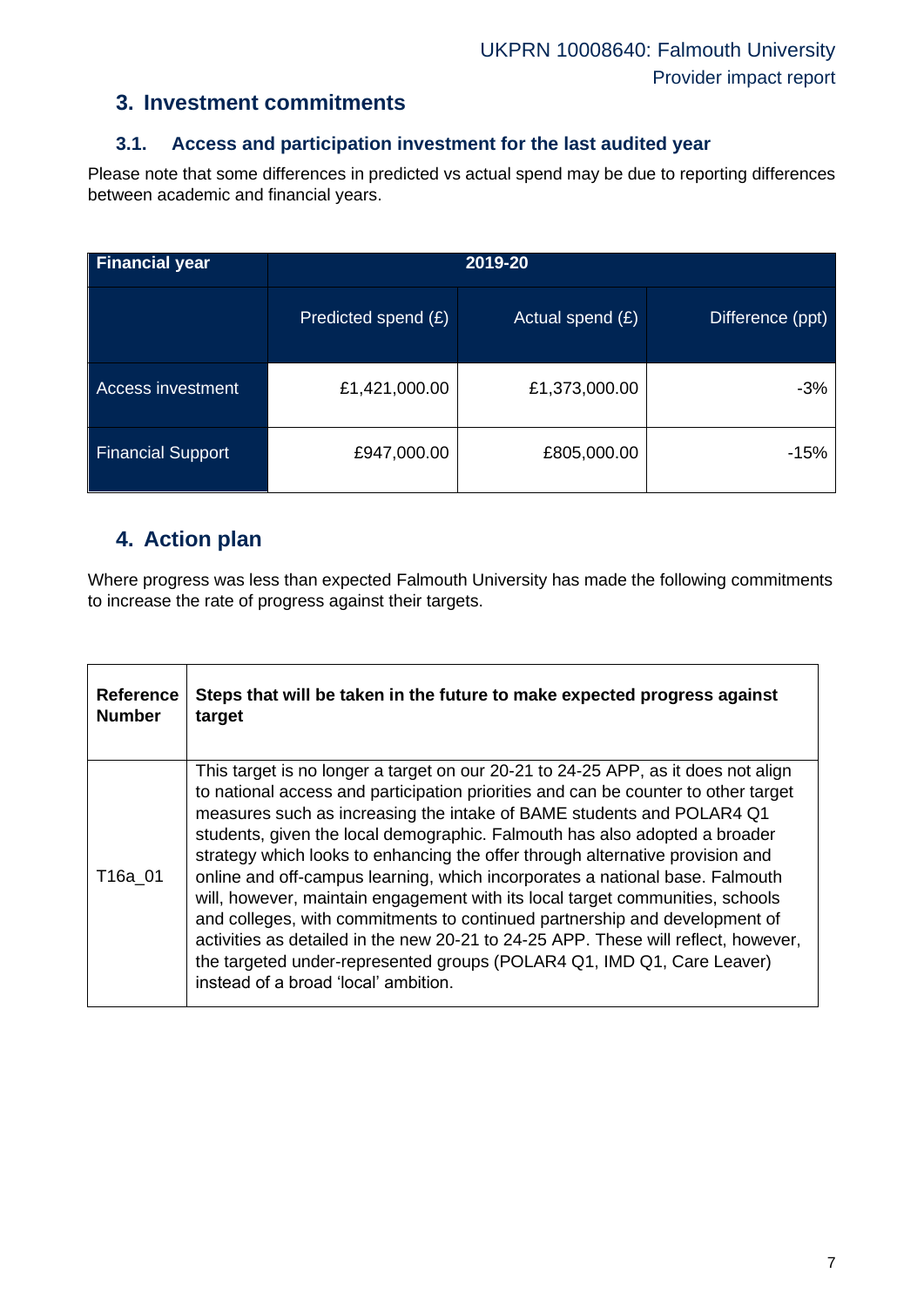### Provider impact report

|         | Increasing our intake of students from the lowest participation neighbourhoods<br>remains an ambition of Falmouth in the new 2020-21 to 2024-25 APP. In this<br>Plan, we have already set additional ambition to progress this target further and<br>ensure progress is achieved. This includes:<br>- Recognition of a relatively small local base for POLAR4 Q1-2, therefore<br>strengthening the targeted, national strategy<br>- Increased targeted school and college partnerships and activity in POLAR4 Q1-<br>2 areas, particularly in the South-West, Midlands, South-East, North of England<br>and Ireland. With activities full mapped via Theory of Change to specifically<br>address barriers that POLAR4 Q1-2 students are more likely to face<br>- Specific training for, and increased use of role models (ambassadors) in<br>targeted activity (from similar backgrounds)<br>- Expansion of course portfolio and off-campus provision to have broader  |
|---------|------------------------------------------------------------------------------------------------------------------------------------------------------------------------------------------------------------------------------------------------------------------------------------------------------------------------------------------------------------------------------------------------------------------------------------------------------------------------------------------------------------------------------------------------------------------------------------------------------------------------------------------------------------------------------------------------------------------------------------------------------------------------------------------------------------------------------------------------------------------------------------------------------------------------------------------------------------------------|
|         | national reach<br>- Continuation of online outreach activity to maintain broader reach and<br>connections made during Covid-19                                                                                                                                                                                                                                                                                                                                                                                                                                                                                                                                                                                                                                                                                                                                                                                                                                         |
| T16a_02 | - Stronger focus on evaluation and research into the experiences of target<br>learners, and collaboration with schools and colleges on this, to increase our<br>knowledge and inform continuous improvement in practice.<br>- Continuation of, and increased activity with, the NSSW UniConnect partnership<br>including the funding of 1.0FTE Outreach Officer post based at Falmouth.<br>- A newly formed partnership with Cornwall Council resulting in 2 collaborative<br>projects targeting POLAR 4 (Q1&Q2) including 'The Nuffield Research Project'<br>with Y12 learners, and a 'Primary Project' working with younger years.<br>- The implementation of one or more National Saturday Clubs, working with local<br>Y10 targeted learners to give them a positive experience of HE from an early<br>age.<br>- To collaborate with UniConnect consortia across England on a range of<br>targeted outreach projects, that are engaging with learners from POLAR 4 |
|         | (Q1&Q2) and IMD areas.<br>- Development of a new 'Transition Programme' to be delivered in the Summer,<br>to help support learners from disadvantaged areas and underrepresented<br>groups, aiding the transition from FE to HE.                                                                                                                                                                                                                                                                                                                                                                                                                                                                                                                                                                                                                                                                                                                                       |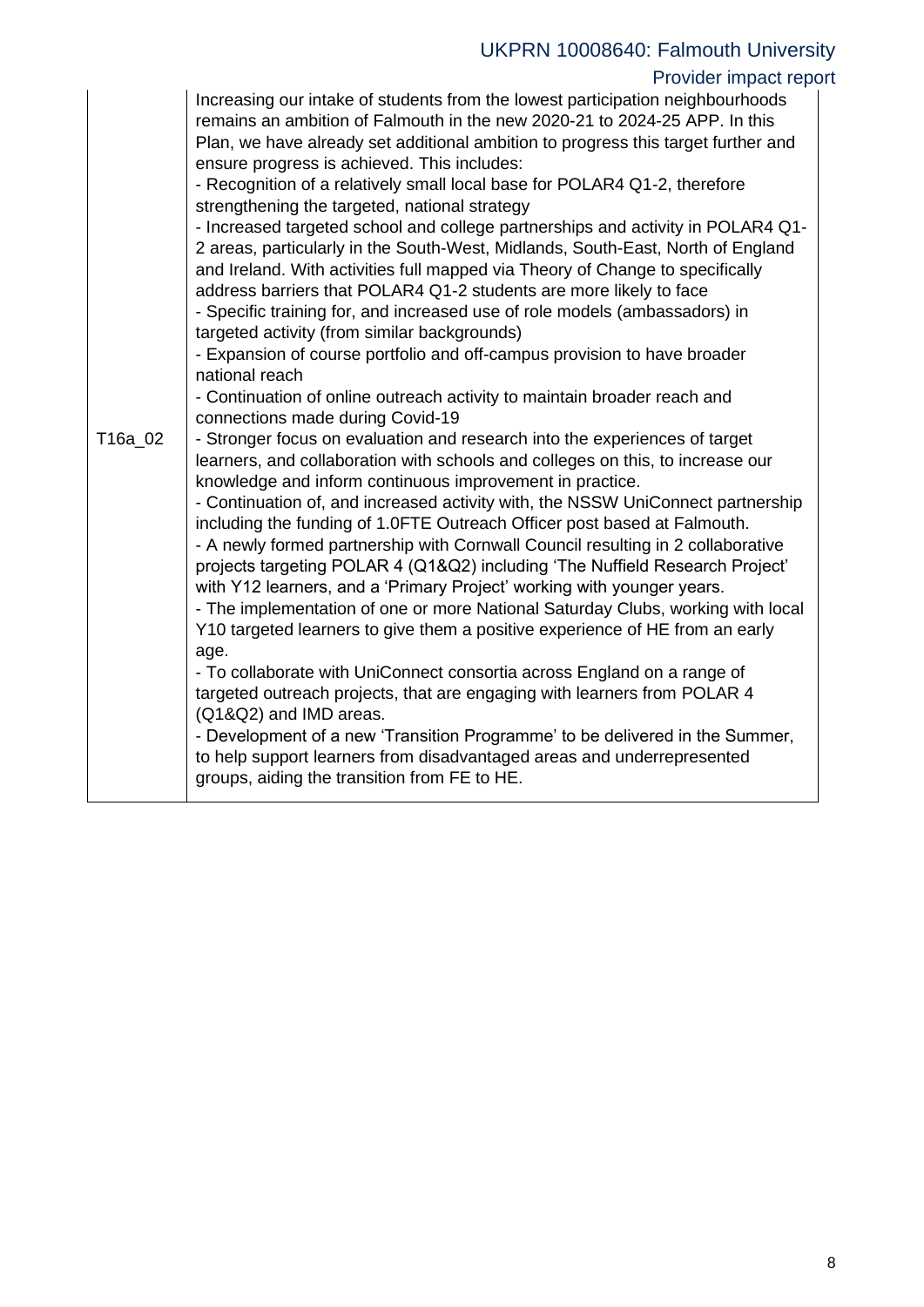|         | UKPRN 10008640: Falmouth University                                                                                                                                                                                                                                                                                                                                                                                                                        |  |
|---------|------------------------------------------------------------------------------------------------------------------------------------------------------------------------------------------------------------------------------------------------------------------------------------------------------------------------------------------------------------------------------------------------------------------------------------------------------------|--|
|         | Provider impact report                                                                                                                                                                                                                                                                                                                                                                                                                                     |  |
|         | This target is no longer a target on our 20-21 to 24-25 APP, as it does not<br>specifically identify areas of concern in relation to the target groups and instead<br>is a general broad continuation measure for all students.                                                                                                                                                                                                                            |  |
|         | That said, Falmouth wish to ensure excellent continuation outcomes across our<br>student body. Improvement work detailed above, and the implementation of<br>whole-institution strategies for embedding and providing support, such as the<br>inclusive, 'Healthy Curriculum' model; targeted student support and<br>enhancements in online provision which will continue post-Covid are intended to<br>emerge improved outcomes in this Target over time. |  |
| T16a_04 | The adoption of the Healthy Curriculum principles will be accelerated as part of a<br>suite of activity towards the University's 2030 strategic objectives which will see<br>all courses refreshed over the next 12-18 months as part of the 2030 Challenge<br>projects.                                                                                                                                                                                   |  |
|         | The improved dataset stemming from the online delivery of PASS and mentor<br>activities will be the subject of further evaluation of its effectiveness within the<br>University with the Teaching Excellence Working Group noting that although<br>sector experience provided sufficient evidence to support a wider roll out the<br>investment should be properly evaluated for its impact on student outcomes.                                           |  |
|         | Building on the need to embed evaluation, the University has embedded a<br>Theory of Change framework to support Departmental Planning and a piece of<br>work in collaboration with SEER is planned to methodically explore the drivers of<br>student withdrawal.                                                                                                                                                                                          |  |
|         | The system amendments to support the wider roll out of the Do-it Profiler will be<br>completed for entrants from 2022 onwards.                                                                                                                                                                                                                                                                                                                             |  |
| T16a_05 | This target is no longer a target on our 2020-25 APP, as it does not align<br>specifically to national access and participation priorities. However, state schools<br>generally are targeted in all our access activity, but with more nuance around<br>specific schools in key target areas for POLAR4, IMD and BAME targets.                                                                                                                             |  |
| T16a_06 | As per details in T16a_04 above.                                                                                                                                                                                                                                                                                                                                                                                                                           |  |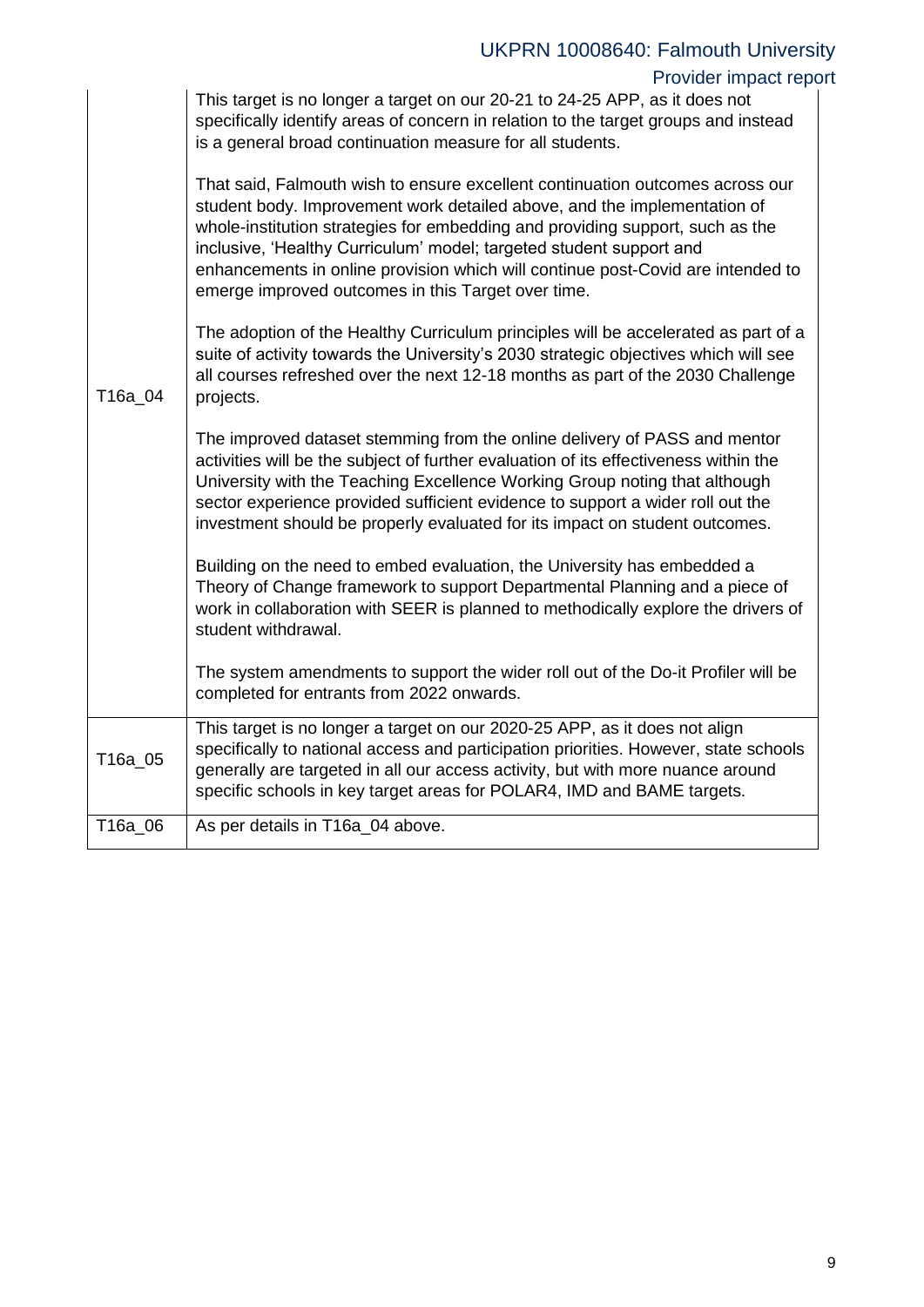# Provider impact report

|         | This target is no longer a target on our 20-21 to 24-25 APP, as it does not<br>specifically identify areas of concern in relation to the target groups and instead<br>is a general broad progression measure for all students. Also as noted above,<br>Falmouth are concerned that this new data from Graduate Outcomes is not a<br>true reflection of performance or 'missing' our Target, given the GO and DLHE<br>data cannot be compared. It is also of note that the data has a significant lag<br>time, and therefore the benefits of strategies and activity employed in this 2019-<br>20 year and beyond will not bear benefit until, at earliest, monitoring in 2022-23.                                                                                               |
|---------|---------------------------------------------------------------------------------------------------------------------------------------------------------------------------------------------------------------------------------------------------------------------------------------------------------------------------------------------------------------------------------------------------------------------------------------------------------------------------------------------------------------------------------------------------------------------------------------------------------------------------------------------------------------------------------------------------------------------------------------------------------------------------------|
| T16a_07 | That said, Falmouth certainly wish to ensure excellent employability outcomes<br>across our student body. Improvement work detailed above, and the<br>implementation of whole-institution strategies for embedding employability and<br>enterprise, and enhancements in online provision will continue post-Covid are<br>intended to emerge continued outcomes in this Target over time.                                                                                                                                                                                                                                                                                                                                                                                        |
|         | Two new work experience programmes will be implemented to enable<br>disadvantaged and underrepresented students to gain useful and productive<br>work experience, helping their employment outcome. These are 'The Turing<br>Scheme' which replaces the ERASMUS programme and now targets students<br>who meet differing widening participation criteria. In addition, there will be an<br>APP funded internship programme, to replace the former ESF programme, to<br>help support underrepresented and disadvantaged students to benefit from this<br>work placement opportunity. Both these work placement programmes will help to<br>increase student confidence, practical skills, communication skills and<br>networking, resulting in an improved employability outcome. |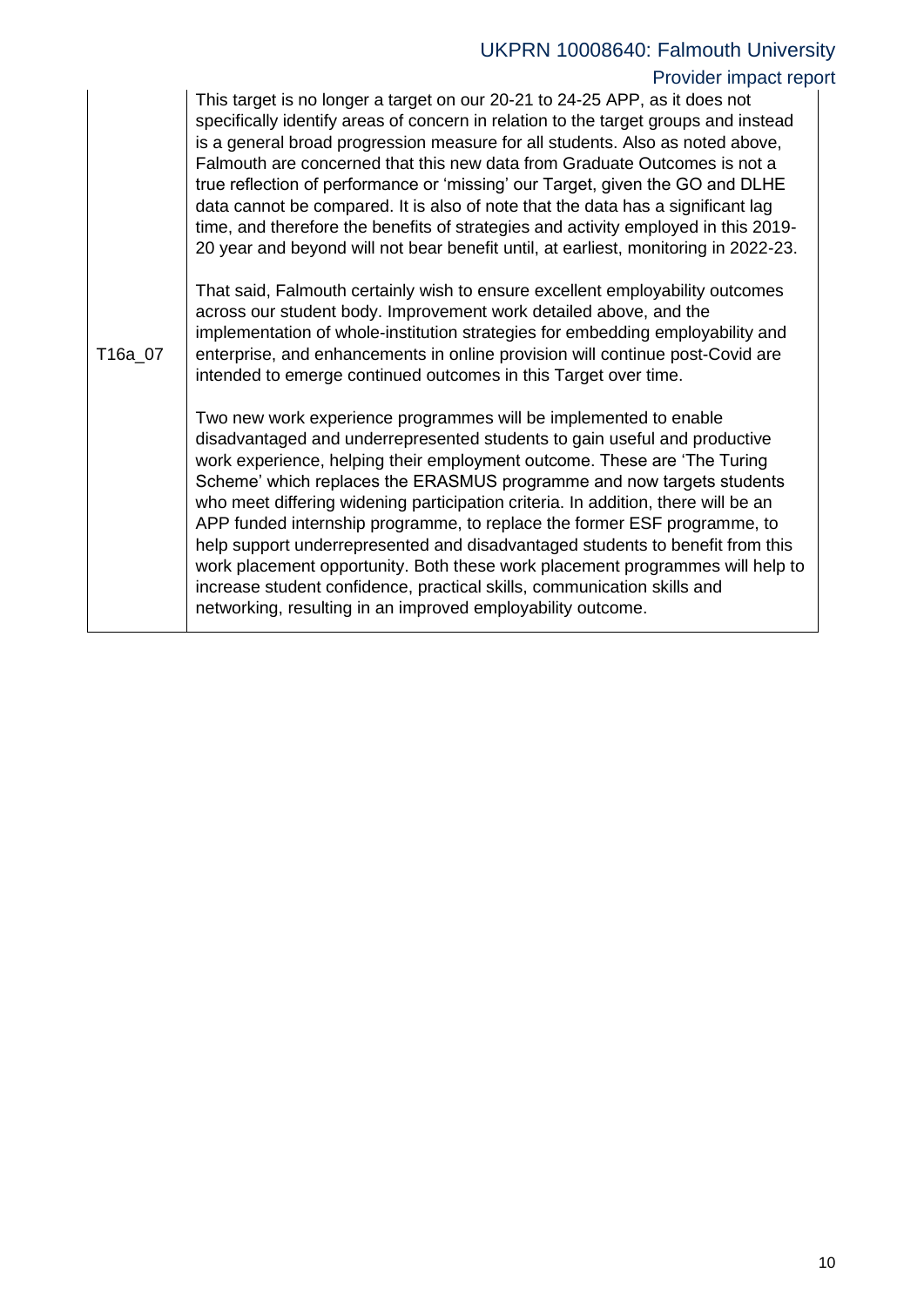# Provider impact report

| T16a_08 | This target is no longer a target on our 20-21 to 24-25 APP, as it does not<br>specifically identify areas of concern in relation to the target groups and instead<br>is a general broad progression measure for all students. Also as noted above,<br>Falmouth are concerned that this new data from Graduate Outcomes, given the<br>GO and DLHE data cannot be compared, and in respect of lag times.<br>Again however, Falmouth certainly wish to ensure excellent employability<br>outcomes across our student body and self-employment is particularly relevant in<br>the post-covid economic context.<br>To Summarise some of the future developments in this area:<br>- Core, mandatory modules for all students in the UG curriculum focussing on<br>learning through Enterprise and a cross-university Transdisciplinary project<br>module – working with employers.<br>- Cessation of Erasmus activity, and participation in the new Turing Scheme, with<br>a WP focus.<br>- Further development of co-curricular activity targeted towards different WP<br>groups<br>- More embedded, employability provision embedded into academic programmes<br>- Further development of technology and resources to enable students to access<br>a wide range of opportunities in and out of the curriculum.<br>- Development of a cross-university jobs agency to facilitate student employment<br>- Introduction of an option industry placement and study-abroad year in all<br>undergraduate courses.<br>- Introduction of a funded internship programme, targeted towards WP students.<br>- Further engagement with Disability Confident employers, showcasing and<br>highlighting opportunities for our disabled students.<br>- Development of funded co-curricular enterprise and entrepreneurship activity<br>for students.<br>- New alumni strategy with a focus on extending the student experience into a<br>graduate experience and connecting current students with our alumni in industry. |
|---------|---------------------------------------------------------------------------------------------------------------------------------------------------------------------------------------------------------------------------------------------------------------------------------------------------------------------------------------------------------------------------------------------------------------------------------------------------------------------------------------------------------------------------------------------------------------------------------------------------------------------------------------------------------------------------------------------------------------------------------------------------------------------------------------------------------------------------------------------------------------------------------------------------------------------------------------------------------------------------------------------------------------------------------------------------------------------------------------------------------------------------------------------------------------------------------------------------------------------------------------------------------------------------------------------------------------------------------------------------------------------------------------------------------------------------------------------------------------------------------------------------------------------------------------------------------------------------------------------------------------------------------------------------------------------------------------------------------------------------------------------------------------------------------------------------------------------------------------------------------------------------------------------------------------------------------------------------------------------------------------------------------|
| T16a_09 | This target is no longer a target on our 20-21 to 24-25 APP, as it does not<br>specifically identify areas of concern in relation to the target groups and instead<br>is a general broad progression measure for all students. Also as noted above,<br>Falmouth are concerned that this new data from Graduate Outcomes, given the<br>GO and DLHE data cannot be compared, and in respect of lag times.<br>Again however, Falmouth certainly wish to ensure excellent employability<br>outcomes across our student body and local employment is particularly relevant<br>in the post-covid economic context. Falmouth's new 2030 strategy highlights the<br>importance of students 'Doing it for real', and ensuring our students achieve<br>excellent employability outcomes. We seek to work with industry locally as an<br>anchor institution locally, developing opportunities for our students and<br>graduates, whilst encouraging mobility of our students to access the wider<br>national and international labour market. Falmouth has a high-proportion of<br>students who set-up their own businesses and working as freelancers. Initiatives,<br>like our Award winning Launchpad programme looks to develop a secure pipeline<br>of student talent to become viable, scale-able businesses who add-value to UK<br>PLC.                                                                                                                                                                                                                                                                                                                                                                                                                                                                                                                                                                                                                                                                     |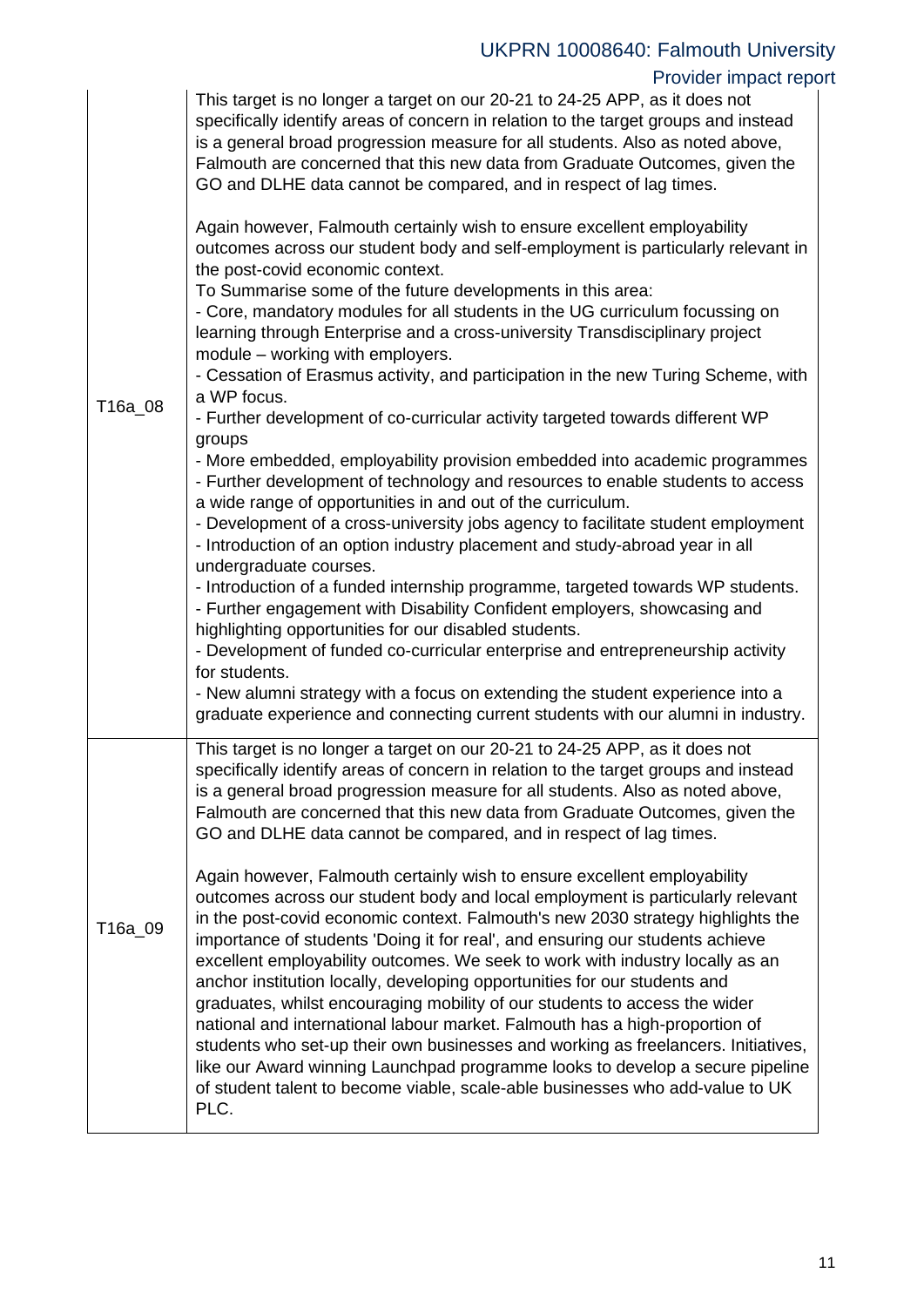# **5. Confirmation**

Falmouth University confirms that:

| Student engagement                                                                                                                                                                                                                            |  |  |  |
|-----------------------------------------------------------------------------------------------------------------------------------------------------------------------------------------------------------------------------------------------|--|--|--|
| Have you worked with your students to help them complete the access and participation plan<br>monitoring student submission?                                                                                                                  |  |  |  |
| <b>No</b>                                                                                                                                                                                                                                     |  |  |  |
| Have you engaged with your student body in the design, evaluation, and monitoring of the plan?                                                                                                                                                |  |  |  |
| Yes                                                                                                                                                                                                                                           |  |  |  |
| Verification and sign off                                                                                                                                                                                                                     |  |  |  |
| Falmouth University has confirmed that the information included in this impact report is accurate,<br>that it has been compiled in line with OfS guidance, and that it is being submitted on behalf of<br>the governing body of the provider. |  |  |  |
| Yes                                                                                                                                                                                                                                           |  |  |  |
| Accountable officer sign off                                                                                                                                                                                                                  |  |  |  |
| <b>Professor Anne Carlisle OBE</b><br>Name                                                                                                                                                                                                    |  |  |  |
| Vice Chancellor & Chief Executive<br>Position                                                                                                                                                                                                 |  |  |  |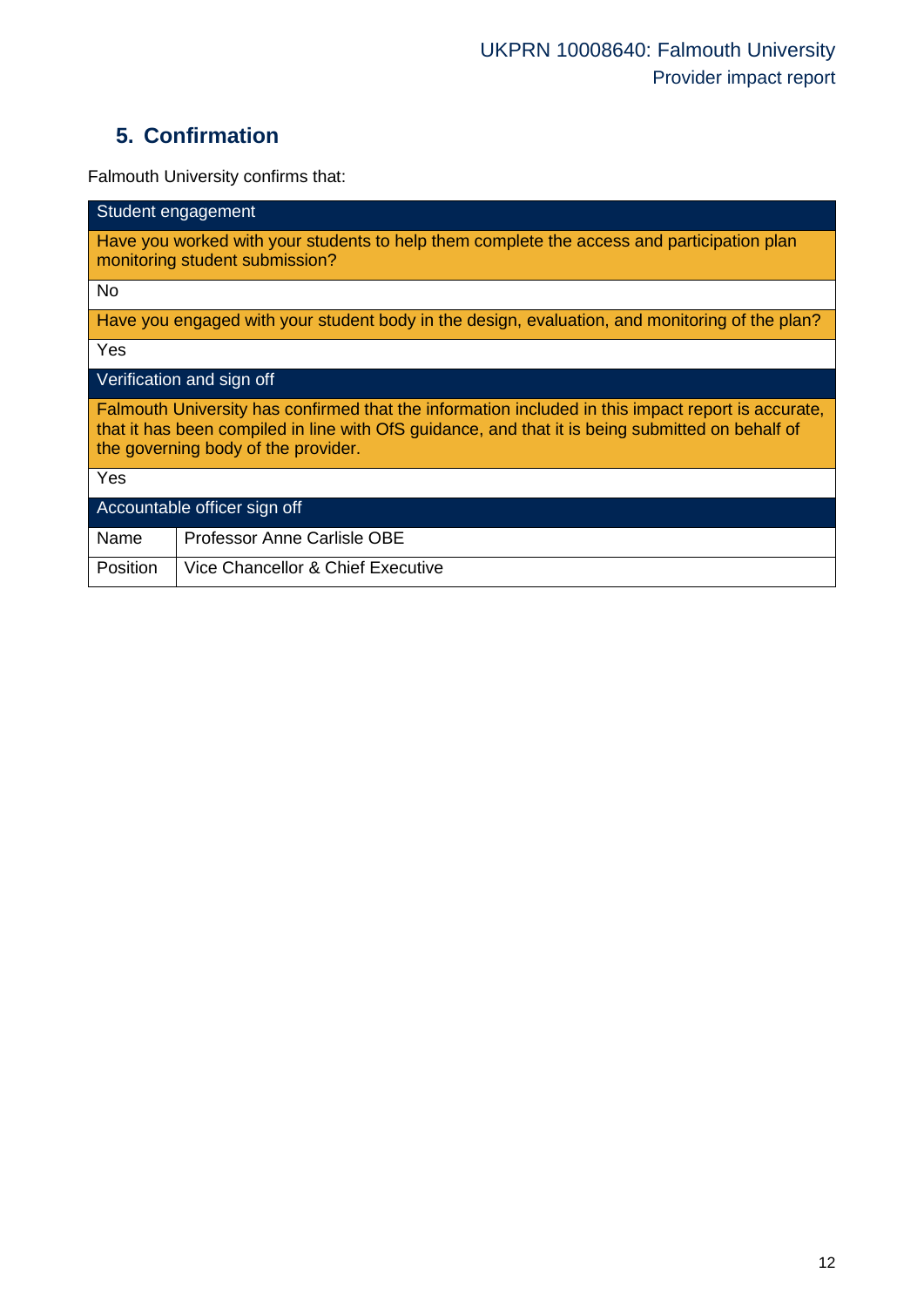### **Annex A: Commentary on progress against targets**

Falmouth University's commentary where progress against targets was less than expected.

#### **Target reference number: T16a\_01**

#### How have you met the commitments in your plan related to this target?

Our 2019-20 Plan was severely disrupted due to the pandemic and the public health measures that have been required. For the earlier part of 2019-20, commitments were better met. Following national lockdown and school closures, practice has been modified to reasonable alternatives, and limitations on practice and development have been experienced. We have also made modifications and investment to better meet the new context of performance as detailed in the new 2020-21 to 2024-25 APP and our updated performance assessment in respect of access and participation.

#### Access and Outreach

We have maintained our commitment in respect of a dedicated full-time role supporting target local school partnerships and activity. The outreach framework or 'umbrella programme' houses a suite of activity as part of our local commitments. A range of activities were delivered on-site in local schools and colleges between September 2019 and March 2020, meeting commitments to provide taster and enrichment workshops with academic staff and students, information and advice about HE, aspiration-raising, and more.

#### Account Engagement

Falmouth's commitments have been disrupted as schools' priorities were elsewhere and engagement was placed on hold. However, activities to help address this area that were delivered in the earlier part of 2019-20 did provide insight to develop the alternative online provision. Communications with schools and colleges were also kept warm during this time, and a range of online alternative activity was delivered and provided. Guaranteed interviews to all applicants, and guaranteed places on selected courses, have been maintained and delivered.

From March 2020 onwards, delivery of face-to-face activity (in schools and on campus) was not possible. Some of our scheduled signature events, like the Teachers Conference, CreateEd Exhibition, Teacher Masterclasses and other Shows, Awards and student Shadowing and Welcome events were not run. To meet our commitments here, Falmouth employed a range of alternative digitisation strategies for outreach activity as alternative practices, in line with the good practice across the sector.

#### **Partnerships**

Our broader local partnerships activity commitments were also delivered particularly in the early part of 2019-20, and we met commitments to develop and expand our partnerships. Ongoing work with the NSSW Uni Connect programme was delivered, and between Sept 2019 and March 2020 included the sharing of NSSW resources and the collaboration with oncampus activities.

Falmouth also collaborated with partnership organisations from West Somerset to explore potential for joint activity to support target groups – resulting in a collaborative project with the Craft Council to engage local teachers in subject-related professional development activity, which started in January 2020. The University worked with all partners during the pandemic to ensure that they could support students, and we provided regular support briefings to all partners.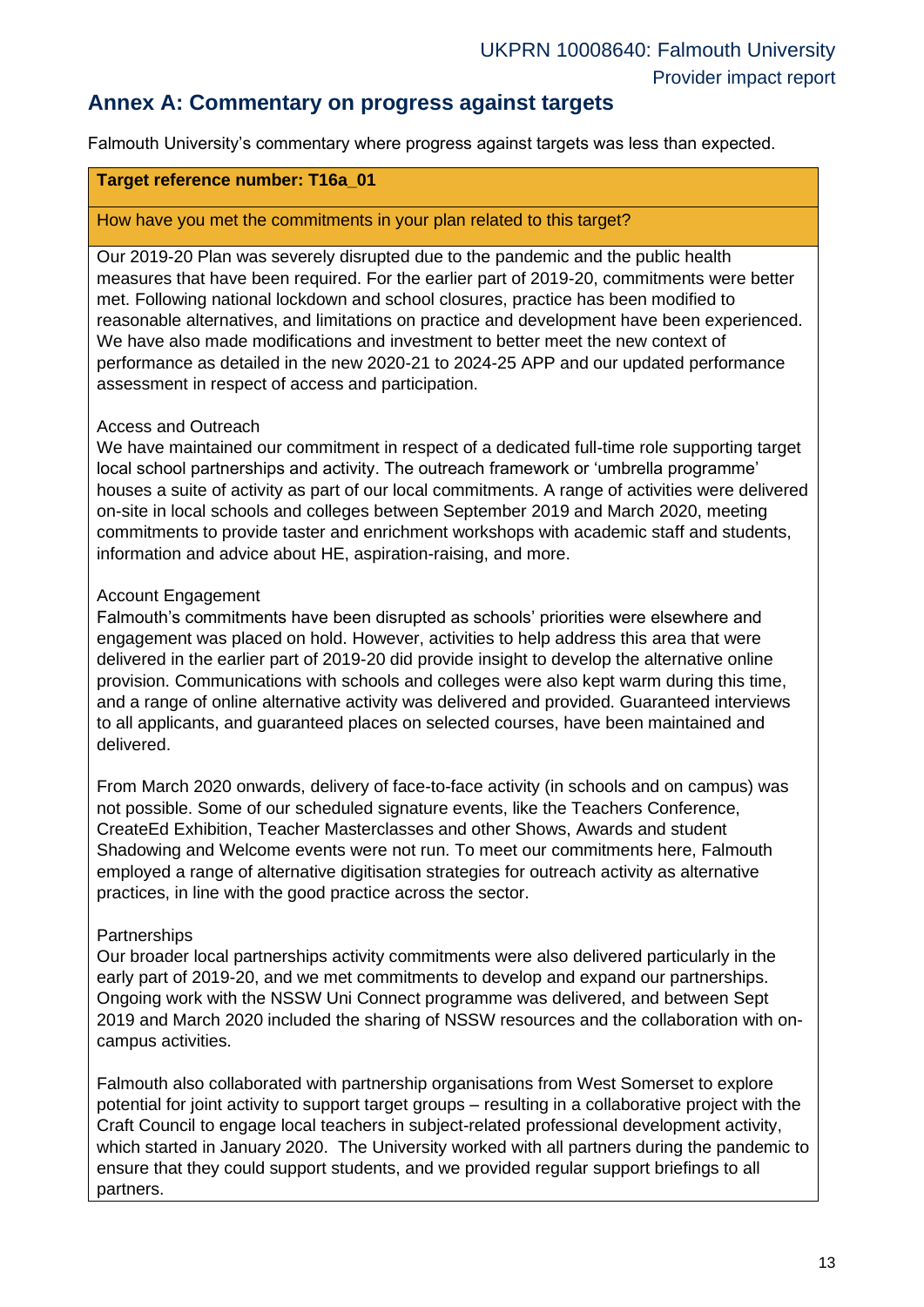Evaluation measures

Falmouth's evaluation commitments have been significantly interrupted by the limitations to delivery during the lockdown. However, developments to integrate the HEAT have been undertaken, including full training of new staff involved in monitoring and evaluation processes, and full implementation of HEAT across all activity, including for both online and face-to-face interactions.

Other developments in the evaluation agenda include the creation of an evaluation action plan. The evaluation framework is being implemented in partnership with the SEER Service to ensure thorough analysis and practice improvements.

Have you taken any additional steps other than that detailed in the plan to reach the selected milestone?

Alternative and Additional Activity: Falmouth provisioned for an additional 0.5FTE officer to support outreach work particularly in our local area. This role commenced in January 2021. In an increased push on local engagement, additional local activity taking place in early 2019-20 (before lockdown) to increase provision and reach.

Falmouth additionally developed the 'Falmouth Challenges' programme, which is a portfolio of academic masterclasses, developed by academic departments. The challenges were a set of creative briefs originally set for current students which were sent to schools and colleges as a creative competition for Year 12 and Year 13 students. This programme was delivered in an online format in the latter half of 2019-20, and will be used ongoing in online and face-to-face versions.

A range of post-lockdown online activity were implemented as alternatives and additional practice to meet our commitments. These included online webinars for a range of awareness, aspiration, HE access and affordability related sessions; academic sessions to teachers (online PD - by subject area); expanded work on our UniBuddy programme to ensure direct connection and contact between target students and UniBuddy Ambassadors; online application support; support sessions for pre-applicant and applicants; online mentoring sessions run with academics; online virtual tours and open days; and a range of IAG.

Falmouth also leveraged the NSSW programme to undertake an audit and repurposing / redevelopment of the materials and resources provided by NSSW to draw from the NSSW good practices add content to the broader Falmouth outreach programme and capacity. These resources have been used to design additional sessions and/or strengthen existing activity across our outreach programme.

In relation to school partnerships development and responding to interruptions detailed above due to the pandemic, Falmouth implemented a range of alternative development work independently, in targeting, partnership development materials and resources, and setting up more robust partnership offer and framework in a forward-thinking approach to lay a platform for the 2020-21 Plan, and to be ready when schools/colleges could once again engage. This work includes a review of existing resources developed and delivered for schools and colleges, which included an audit of the Next Steps South West (NSSW) partnership resources that had been developed in partnership with Falmouth and could be used as part of an outreach programme.

This review mapped activities against the "5A" framework for outreach (Aspiration, Awareness, Achievement, Access and Affordability) to identify any gaps or duplications, which were then worked upon as part of a content review across all activities as part of the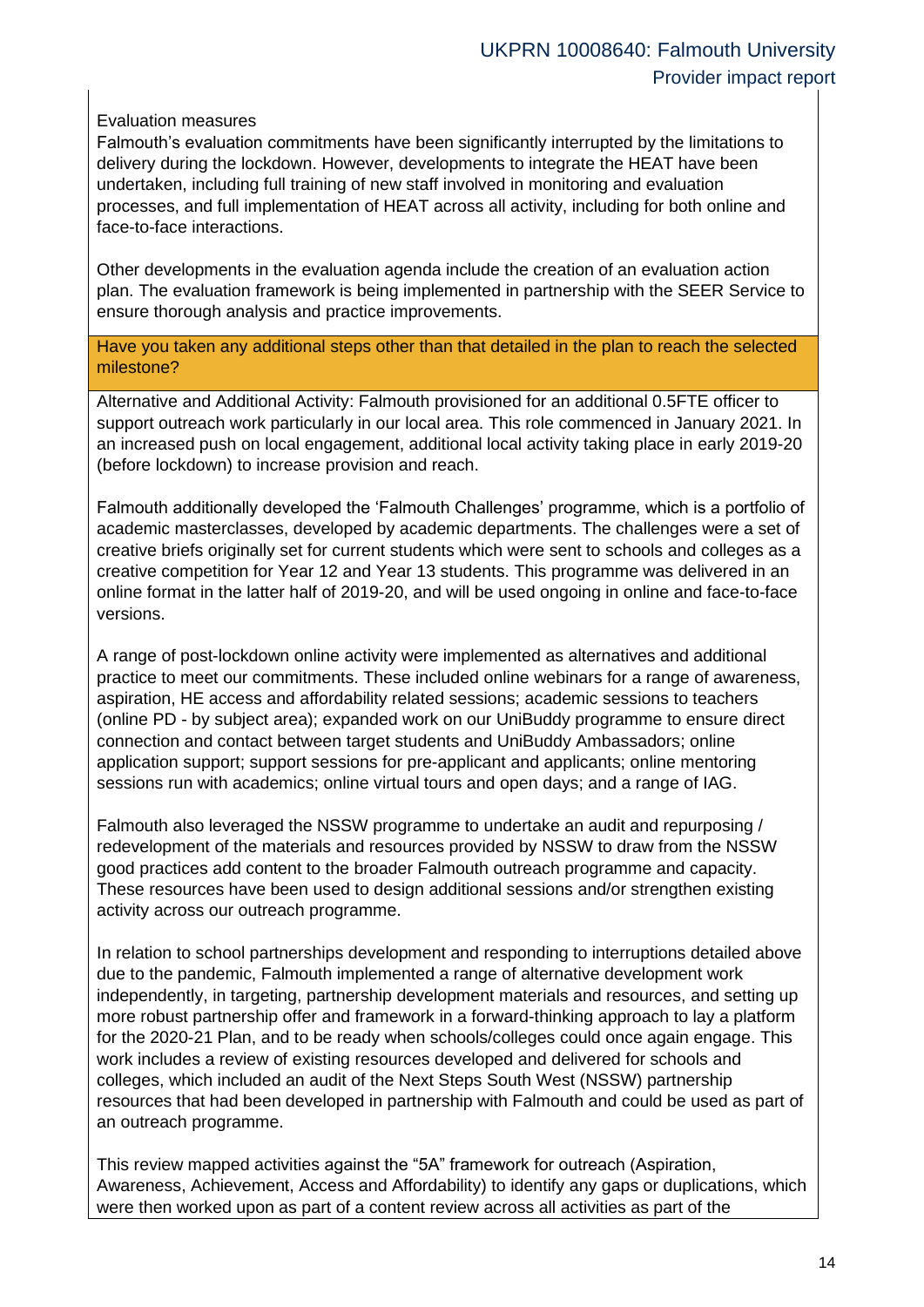#### institution's progressive outreach frameworks. A renewed partnership framework and outreach programme was created using this content review, with updated partnership resources and outreach promotional materials created and marketed to schools and colleges.

Falmouth also developed conversations leading to a partnership with Brightside to provide online mentoring to target students in 10 target local schools (targeted on POLAR measures), to be implemented from 2020-21. Objectives for this project are to increase knowledge of future education and career options; to develop confidence in ability to succeed in future options; and to provide schools with the opportunities to network with a higher education institution and achieve targets against the Gatsby Benchmarks and their Compass Tool goals. The digital mentoring programme was designed ready or launch in 2020-21.

#### **Target reference number: T16a\_02**

How have you met the commitments in your plan related to this target?

For the earlier part of 2019-20, commitments were better met; following national lockdown and school/college closures, practice has been modified to reasonable alternatives due to the Covid pandemic, and limitations on practice and development have been experienced.

Targeting Strategy: Acknowledging the limited local POLAR4 Q1 demographic, commitments to reach more POLAR4 Q1 areas, aligning outreach and recruitment work, and enhanced targeting measures were also delivered. This work helped to lay the platform for the full new national strategy established as part of new 2020-25 APP. As described in Target 16a\_01 above, where activity could not take place face-to-face due to lockdown, online digital alternatives were put in place.

A full re-targeting exercise was undertaken as committed. This exercise drew from existing school and college relationships across the country (held by recruitment), exploring disadvantage indicators (POLAR, IMD, FSM, PP, ESL, SEND, Absence). Prioritisation and target schools and colleges lists were developed, concentrating on targeting for low participation neighbourhoods. This has been implemented with the broader recruitment team, who provide activities into these targeted regional areas, schools and colleges, with the objective to strengthen and focus practice in the targeted schools /colleges.

Analysis of data relating to existing schools and college partnerships included attention paid to areas with multiple disadvantage indicators, those in areas of significant ethnic diversity and schools and college clusters based around existing and established Falmouth activity. This included mapping on application, acceptance and enrolment data for schools and colleges, and considering clusters of schools and colleges with multiple disadvantage indicators within a close geographical distance of Falmouth's regional interviews and other core recruitment activity taking place across the academic year.

Additional factors considered when analysing school and college data also included: school size; progression to the top and bottom tiered institutions (using UCAS data); and distance from Falmouth. This data was also obtained for schools and colleges engaged in partnership projects including Next Steps South West (NSSW) activity and a project the university was engaged in with the Craft Council.

Access and Outreach: A range of activities were delivered on-site in local schools and colleges between September 2019 and March 2020, meeting commitments to provide, for example taster and enrichment workshops with academic staff and students, information and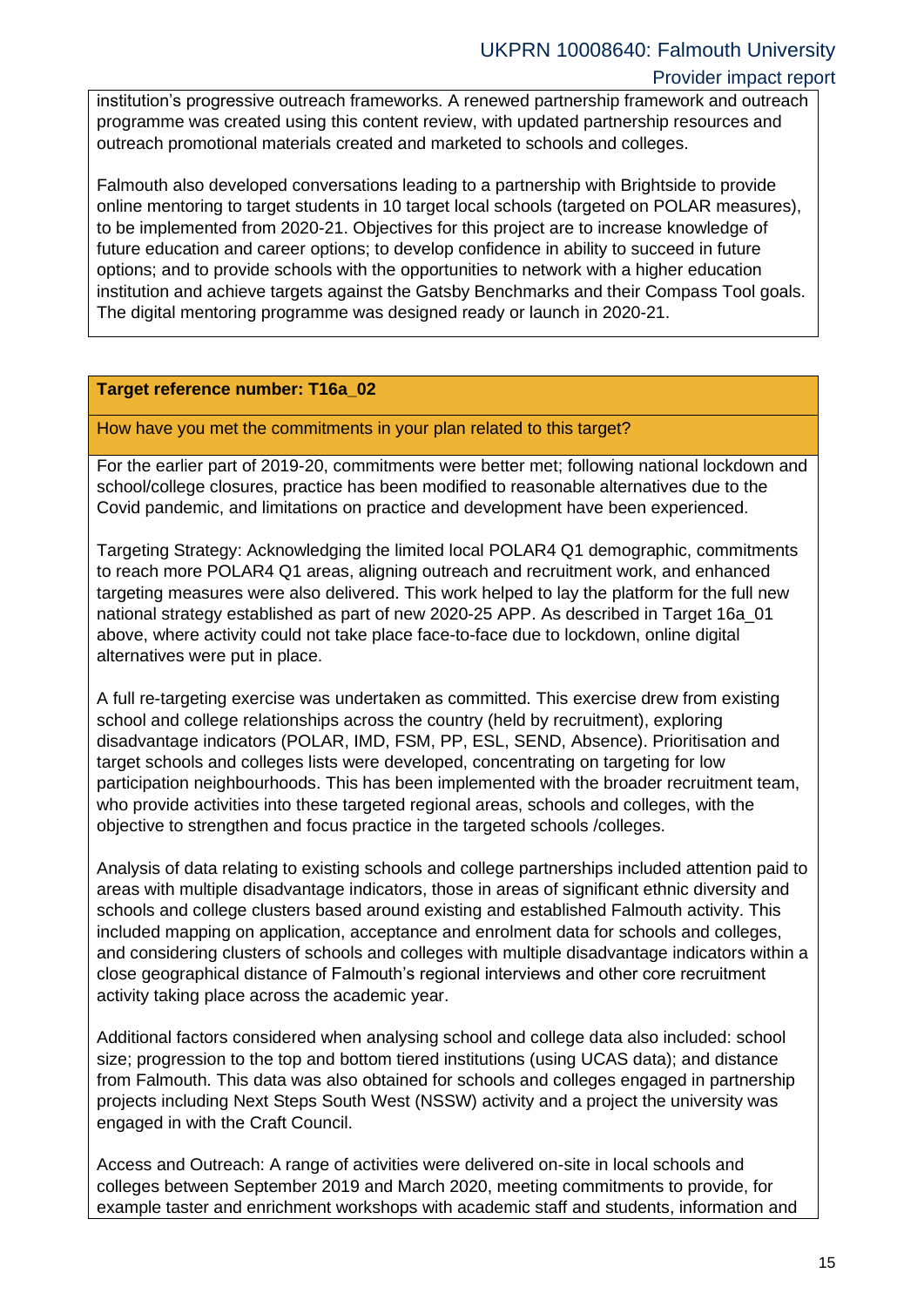advice about HE, aspiration-raising, etc.

From March 2020, the lockdown restricted our ability to further develop our schools and colleges relationships and further develop our activities and priorities with them, which was part of the ongoing development of our outreach programme, leading into the strengthened ambitions of our 2020-25 APP. This has disrupted commitments regarding deeper exploration with schools and colleges in respect of better understanding attainment issues in target schools; the objective of which was to result in a strengthened plan for attainment-raising support, developed with schools.

A range of online alternative activity was delivered and provided to the national schools and colleges, such as well-attended academic sessions to teachers (online professional development, by subject area); and expanded UniBuddy programme to ensure direct connection and contact between target students and UniBuddy Ambassadors. Falmouth aimed to align with what schools and colleges responded to. Of additional benefit, some digital activity was made openly available to enable a broader reach across the country, for example IAG content in creative careers; student finance; student life; and applying to university.

Have you taken any additional steps other than that detailed in the plan to reach the selected milestone?

As previously noted, and as expanded in the 'Impact of Covid-19 on 19-20 outcomes' section of this monitoring return, a range of post-lockdown online activity were implemented as alternatives and additional practice to meet our commitments. These included online webinars for a range of awareness, aspiration, HE access and affordability related sessions; academic sessions to teachers (online PD - by subject area); expanded work on our UniBuddy programme to ensure direct connection and contact between target students and UniBuddy Ambassadors; online application support; support sessions for pre-applicant and applicants; online mentoring sessions run with academics; online virtual tours and open days; and a range of IAG. Unibuddys were given the opportunity to openly disclose any WP demographics in their profiles to encourage engagement and flag ambassadors with shared experiences to WP applicants. Online delivery expanded our reach into target areas nationally.

The 'Falmouth Challenges' programme, detailed above, is also relevant here as this programme reached nationally and particularly in to target POLAR4 Q1 and Q2 areas. Please see detail in T16a\_01 above.

Falmouth also implemented Regional Interviews in target areas including Manchester, Bristol, Birmingham and London, during the February half term. They were designed to specifically reach those students who may not have engaged well with the interview process, and provided a good opportunity to meet first generation to university families, who are less likely to travel to Falmouth. During lockdown, all interviews reverted to online.

#### **Target reference number: T16a\_04**

How have you met the commitments in your plan related to this target?

The commitments in our Plan have been generally met, with alternative practices put in place due to Covid from Feb/March 2020. For the earlier part of 19-20, commitments were met as intended; following national lockdown and university closures, practice has been modified to reasonable alternatives due to the Covid pandemic, and limitations on practice and development have been experienced.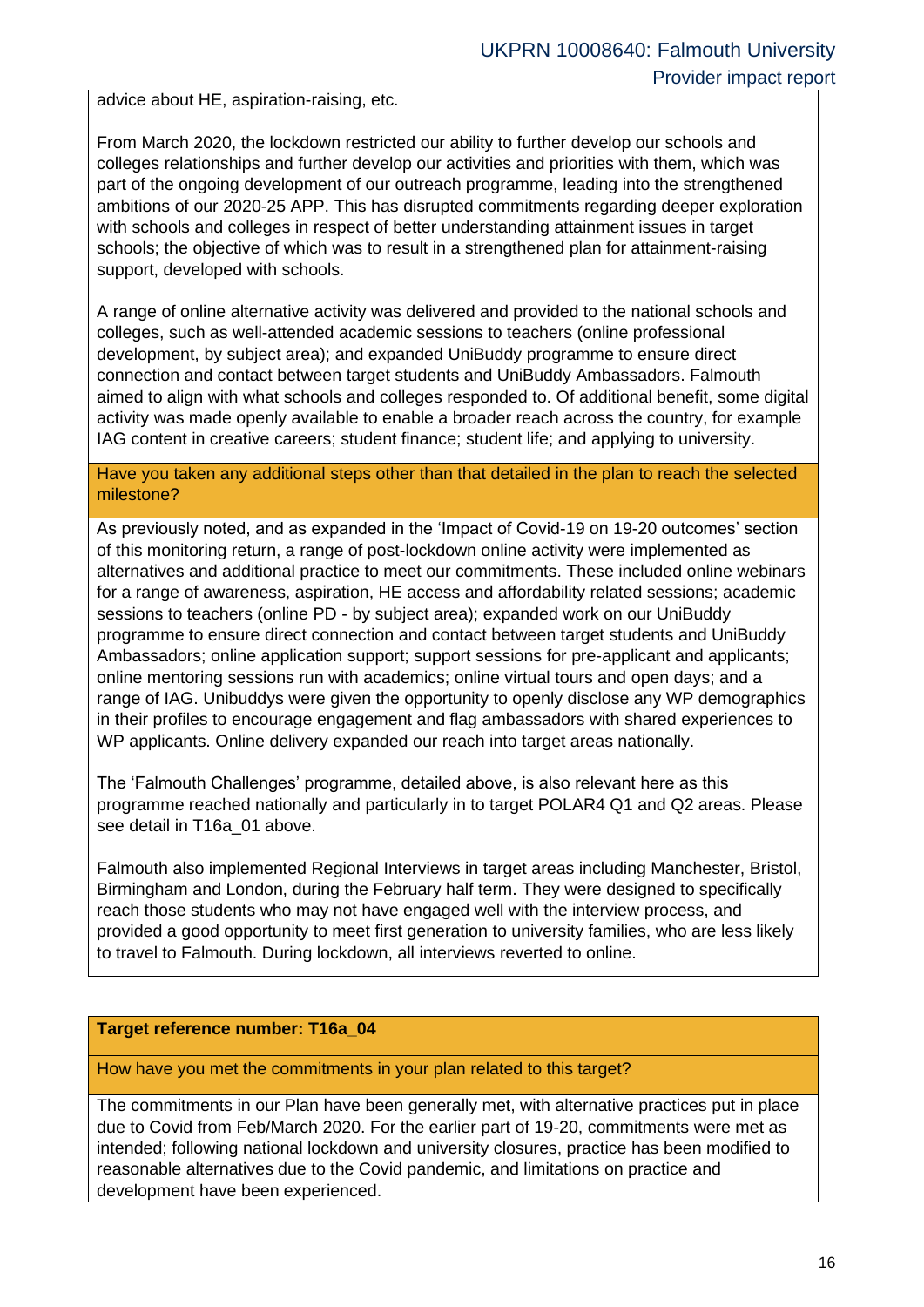Additional student support (academic): Falmouth's 'Peer Assisted Study Sessions' (PASS) was extended to include approx. 900 students receiving support from 37 PASS Leaders. The Coronavirus pandemic considerably disrupted the recruitment and training process of PASS Leaders, and deprived the programme of the resources required for expansion to all undergraduate courses. The PASS programme did, however, maintain weekly provision for FHEQ level 4 students within 18 undergraduate courses. Training processes were adapted to be delivered online – a blend of asynchronous and live content, and all PASS sessions were then delivered on MS Teams.

The Student Mentor Scheme was also delivered as per commitments. The scheme engaged 167 Student Mentors supporting all undergraduate pre-entry / FHEQ level 4 students, and 128 level 6 Student Mentors working with level 5.

All events have been adapted to online platforms and Student Mentors have supported efforts to create digital social events and spaces to minimise feelings of isolation in the student community – particularly those that remained on campus over the festive period. Summer onboarding and "call out" telephoning projects were still delivered remotely, albeit significantly less efficiently, with all new incoming undergraduates and returning L4 & L6 students in good academic standing receiving a 'social' call from a Student Mentor.

The move to online activity has significantly improved our data on attendance and participation in this area which will better evaluation of the outcomes for students that engage with the mentoring and PASS programmes. Falmouth also continued its tutor scheme, with an 'open door' policy and tutors identified for all first-year students.

Falmouth also delivered its suite of Study Skills sessions, which were turned online from March 2020 to maintain provision. These sessions included Written Assignments (essays, reflective writing, journals, critical reviews), Organisation and Time Management, Group Work, Referencing, Critical Thinking, Using the Library, Research Skills and Using the Archives. The sessions are bookable by the courses. From the Languages Team there is an offer of weekly subject specific Academic English seminars and Social English classes for students with English as an additional language.

Falmouth's Do-It Profiler was delivered and communication with students regarding the availability and use of the profiler has been strengthened. The Do-It Profiler allows students and staff to identify gaps in study skills; provide information for academic staff about the profiles of students; help students to decide about having full assessments for Specific Learning Differences. The outcomes in 2019-20 were that 742 Falmouth students completed the Profiler. For Diagnostic Assessment reimbursements for 2019-20, a total of 51 Falmouth students had received between them a total of £13,969 in refunds towards the cost of their Diagnostic Assessments.

#### Additional student support (pastoral and financial)

Falmouth delivered all student support commitments as prescribed up to March 2020; after which provision moved online and was maintained. Falmouth worked extremely hard to ensure that students were as supported as possible throughout the lockdown, implementing additional support measures and responding to student concerns as they emerged in this unfamiliar context.

Have you taken any additional steps other than that detailed in the plan to reach the selected milestone?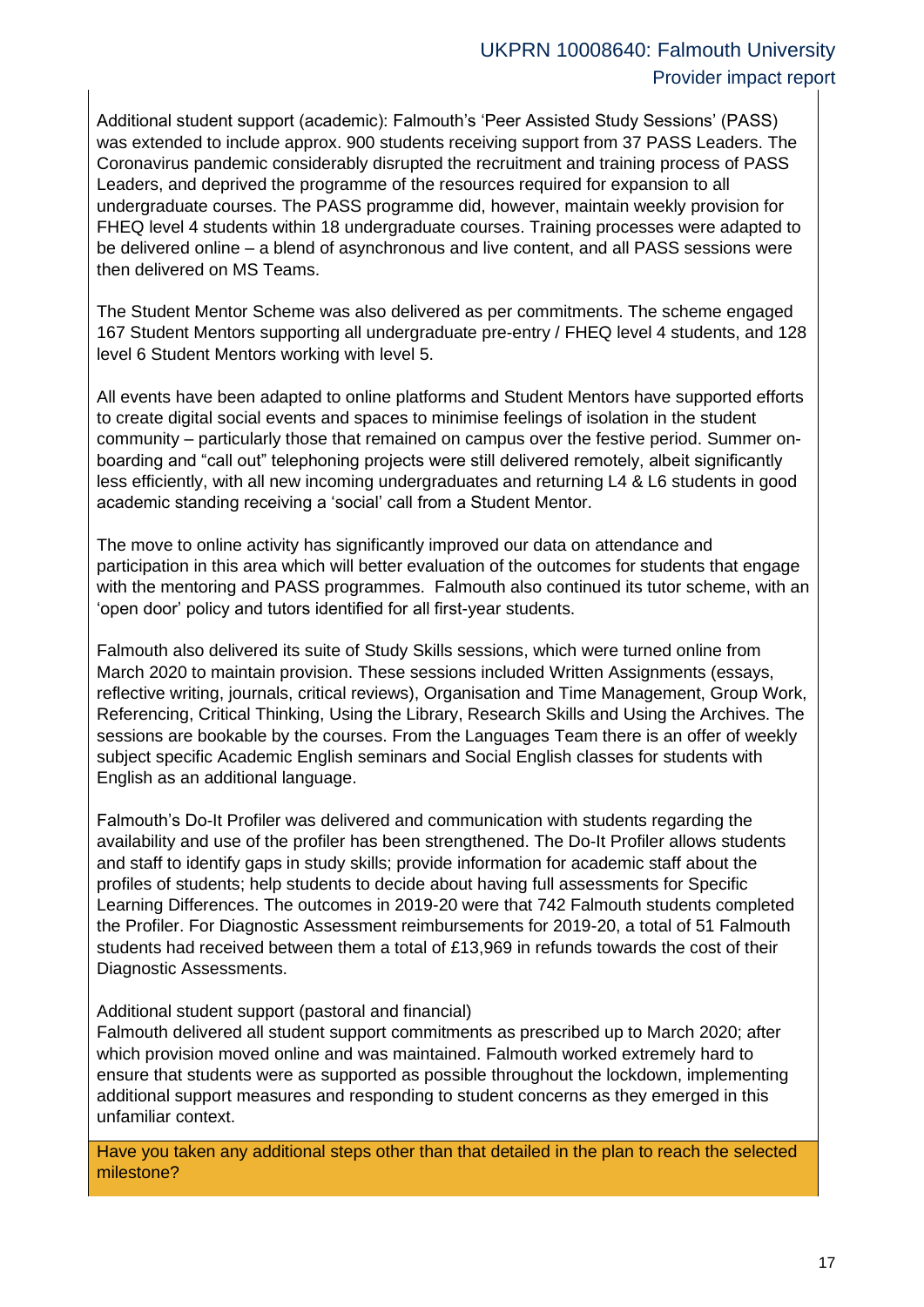### Provider impact report

Based on our emerging data and monitoring, Falmouth have implemented a range of additional activities to address concerns for student continuation and attainment outcomes, and particularly (as per the sector) the rising instances of mental health concerns amongst students. The following additional activity was implemented:

- Integrated core training across key areas (e.g. mental health, accessing student records, signposting resources, etc.) for all academic staff as part of annual training events

- Significant investment (£500k pa) in a new Student Advisor Model, where 16 Student Advisors were recruited in 19-20 (now recruited in 20-21) to focus on support for students at risk and particularly to support target groups under the APP. Since introduction, these Advisors have provided services online.

- Collaboration with SU to develop a Uni transition toolkit - "Your Uni Toolkit", which was placed online in lockdown. Intended to "smooth out" the volume of information students received in their first few weeks and spread it out into manageable, accessible formats. Aspects of this toolkit were subsequently taken into the academic principles for blended curriculum delivery (online provision), informing 2020-21 curriculum and assessment design. - "Call out" project extended to support students who fail modules (See 16a\_04).

- Additional hardship funding was made available, and reallocation of employer experience funds was provided (as detailed above). The Hardship Fund had an addition to the criteria /assessment to accommodate Covid, where "digital hardship" was added to support students who would otherwise have relied on campus facilities for IT essentials and/or internet connection. This element is being carried over and continued in formal capacity through 2020- 21.

- All students identified as locked down in Uni accommodation were called and support needs assessed. Off-campus students were sent additional communications for support provision. - Semi-professional non-clinical teams in-session coaching /supervision, with reflective

learning and practices employed back into practice improvement.

- Falmouth increased effort and focus on digital teaching and learning as part of core academic and tech training, form March 2020. For example, in relation to module design and delivery online to embed inclusivity principles. Falmouth also accelerated work around VLE standards and guidance approved in 2019 for teams on how to improve the inclusivity content. - Provisioned for new role in the Business Intelligence team to specifically work with APP data.

### **Target reference number: T16a\_05**

How have you met the commitments in your plan related to this target?

Again, the commitments in our Plan have been severely disrupted due to the pandemic. For the earlier part of 2019-20, commitments were better met; following national lockdown and university closures, practice has been modified to reasonable alternatives due to the Covid pandemic, and limitations on practice and development have been experienced.

Commitments detailed in T16a\_01 and T16a\_02 above are relevant here, as all this work relates to state schools, and the same commitments were made. Therefore, please refer to the details already provided above in respect of this Target.

Have you taken any additional steps other than that detailed in the plan to reach the selected milestone?

As per details in T16a\_01 and T16a\_02 above.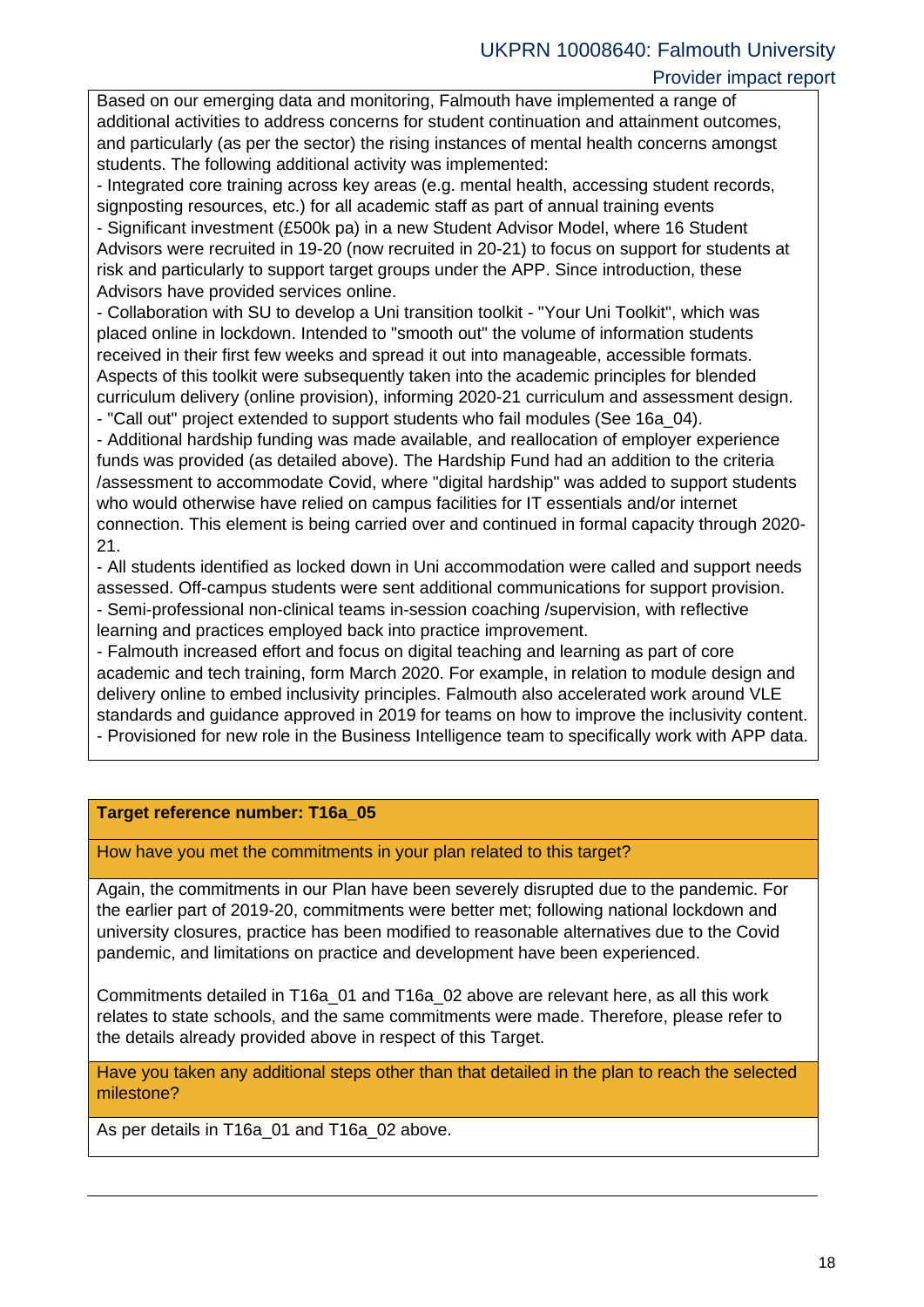**Target reference number: T16a\_06**

How have you met the commitments in your plan related to this target?

Commitments detailed in T16a\_04 above are relevant here, as this target is very similar and commitments and activity detailed provides for scope across all academic years (as per this Target). Therefore, please refer to the details already provided above in respect of this Target.

Have you taken any additional steps other than that detailed in the plan to reach the selected milestone?

As per details in T16a\_04 above.

#### **Target reference number: T16a\_07**

How have you met the commitments in your plan related to this target?

A note: New data from 2017-18 is the Graduate Outcomes (GO) data, which is not comparable to previous DLHE data. Given the significant difference in outcome for this target from latest GO data, in the context of relatively steady performance trends in previous DLHE data, Falmouth is of the view that this Target is not assessable. Going forward into 2020-21 APP, this area therefore needs to be revised. This is noted elsewhere in this Plan.

The commitments in our Plan have been generally met, with alternative practices put in place due to the pandemic from March 2020. For the earlier part of 2019-20, commitments were met as intended; following national lockdown and university closures, practice has been modified to reasonable alternatives due to the Covid pandemic, and limitations on practice and development have been experienced particularly in respect of provision of employer experiences (e.g. internships/ work experiences).

Progression Outcomes: Falmouth delivered Careers and Employability services as committed and intended between Sept 19 and March 20. 2020 saw the launch of the new RealWORKS service, a newly designed and implemented Careers, Employability and Graduate Success department – focussed on ensuring the best possible outcomes for our students and graduates.

We have broadened provision of online tools, utilising machine learning and AI for support with Interview Preparation, CV reviews and Elevator Pitches. Since the launch of these new services, over 1300 opportunities have been advertised for students and alumni, connections made with over 900 employers and 2.500 students have logged in over 9,000 times engaging with over 18,000 resources.

In 2019-20, to meet commitments relating to sustained engagement with employers and a continued focus on employability and connecting to local enterprise and industry, Falmouth employed new 'Talent Coaches' to develop network of local and regional employers. This supported ongoing engagement and relationship management with employers to offer opportunities for students, linking with academic departments. These roles provide:

- Coaching for students on next-steps
- Supporting curricular delivery and design of courses with labour-market information
- Focussed targeting on courses with lower-level of graduate outcomes
- Delivery of a wide-reaching co-curricular programme, delivered virtually during the pandemic.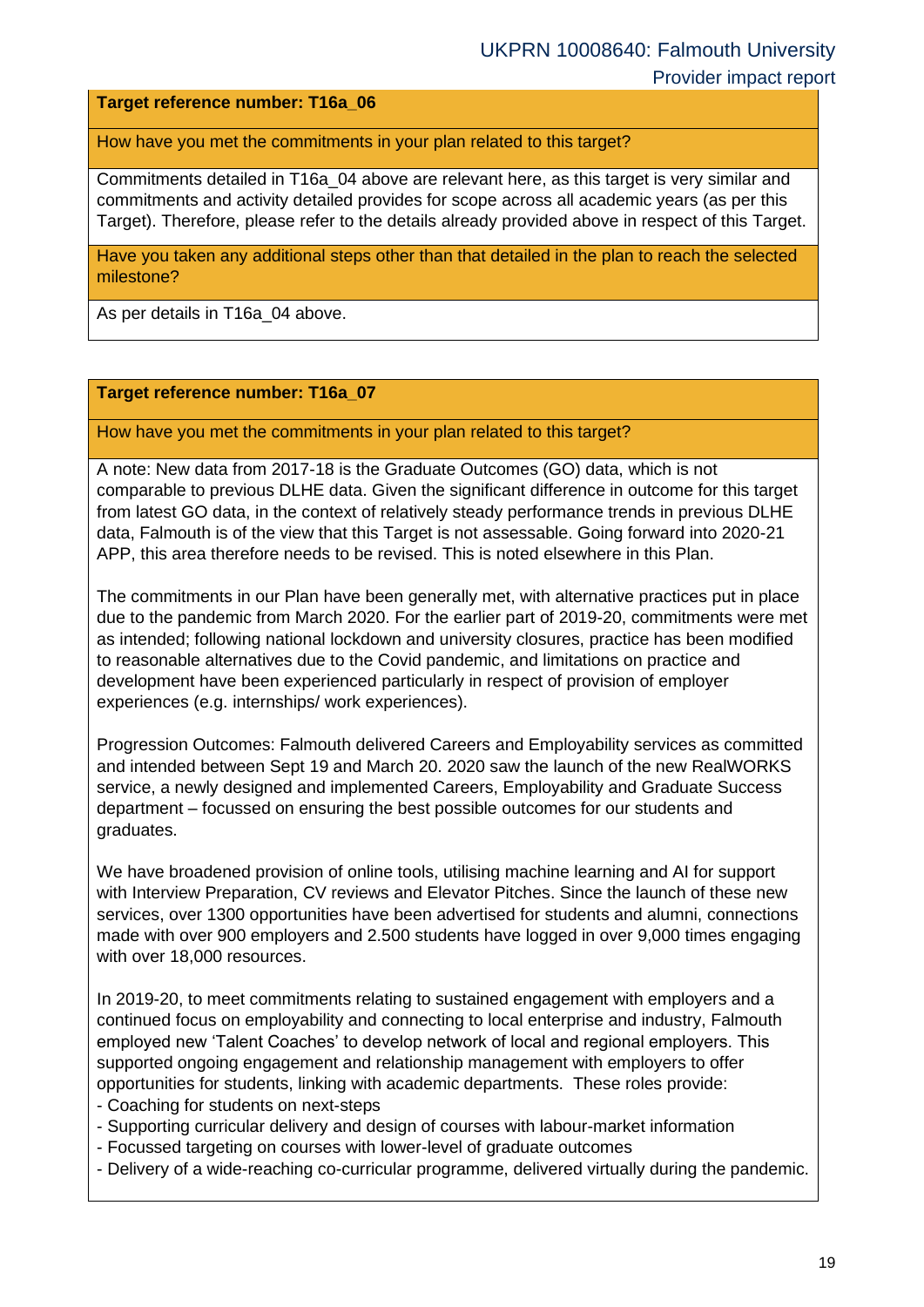### Provider impact report

In 2020, we launched a dedicated 'named' Talent Coach for all our Care-Experienced students, to recognise the additional barriers that these students face accessing the labour market. Also in 2020 we developed a relationship with Sanctuary Graduates, focussed on improving social mobility and developed a small social mobility fund to support disadvantaged students. Introduction of these roles were part of a larger restructure of the service that was designed to ensure increased focus on employability and enterprise, as Falmouth's 2030 Portfolio Strategy was launched and with it, a whole-institution strategic commitment to the provision of work-related activity for every student whilst studying at Falmouth.

Post-lockdown, Falmouth shifted this provision successfully online to continue to meet our commitments and provide support to students, also introducing 'Spotlight Sessions' and individual coach sessions online. Throughout lockdown, all services have been flipped to build in virtual employer engagement activity with supporting online tools. There has been a push on engagement with employers (200+) to ensure opportunities are provided to students. Falmouth also introduced online/ telephone support and professional development for employers to help them offer digital experiences and opportunities. Virtual provision will continue alongside the building face-to-face activity, into 20-21 and beyond. Falmouth enhanced its webpages to ensure right IAG and resources going out.

Have you taken any additional steps other than that detailed in the plan to reach the selected milestone?

As detailed above, a significant increase in investment has been implemented with the introduction of a range of new roles, new technology and new opportunities for students and graduates in this area. Online provision has produced additional activity and service, and this will be rolled forward in a post-Covid environment.

#### **Target reference number: T16a\_08**

How have you met the commitments in your plan related to this target?

Commitments detailed in T16a\_07 above are broadly relevant here, Therefore, please refer to the details already provided above in respect of this Target. In particular, commitments delivered to meet this Target on self-employment were the development and rollout of the model of 'business creation as the learning vehicle'. This work commenced as intended in 2019-20, although the impact of Covid meant that redevelopment needed to concentrate on delivery of activities. In January 2020, a new role, Senior Talent Coach for Start-up and Joint Enterprise, was implemented to drive this agenda. Enterprise education was also established as one of the 10 Institutional "Challenges" for Falmouth, giving it strategic priority at the wholeinstitution, highest level.

Falmouth has a high-level of self-employment activity amongst our Graduates, with over fourtimes the national average engaged in self-employment activity. Recent independent reports have highlighted Falmouth University as amongst the best UK HEIs for Business (https://www.falmouth.ac.uk/news/falmouth-listed-as-best-for-business)

Have you taken any additional steps other than that detailed in the plan to reach the selected milestone?

As per details in T16a 07 above. Additionally, Falmouth has recently been awarded HEIF funding, and some of this funding is being used to develop more activity relating to student enterprise. These include:

- Be Your Own Boss programme of activity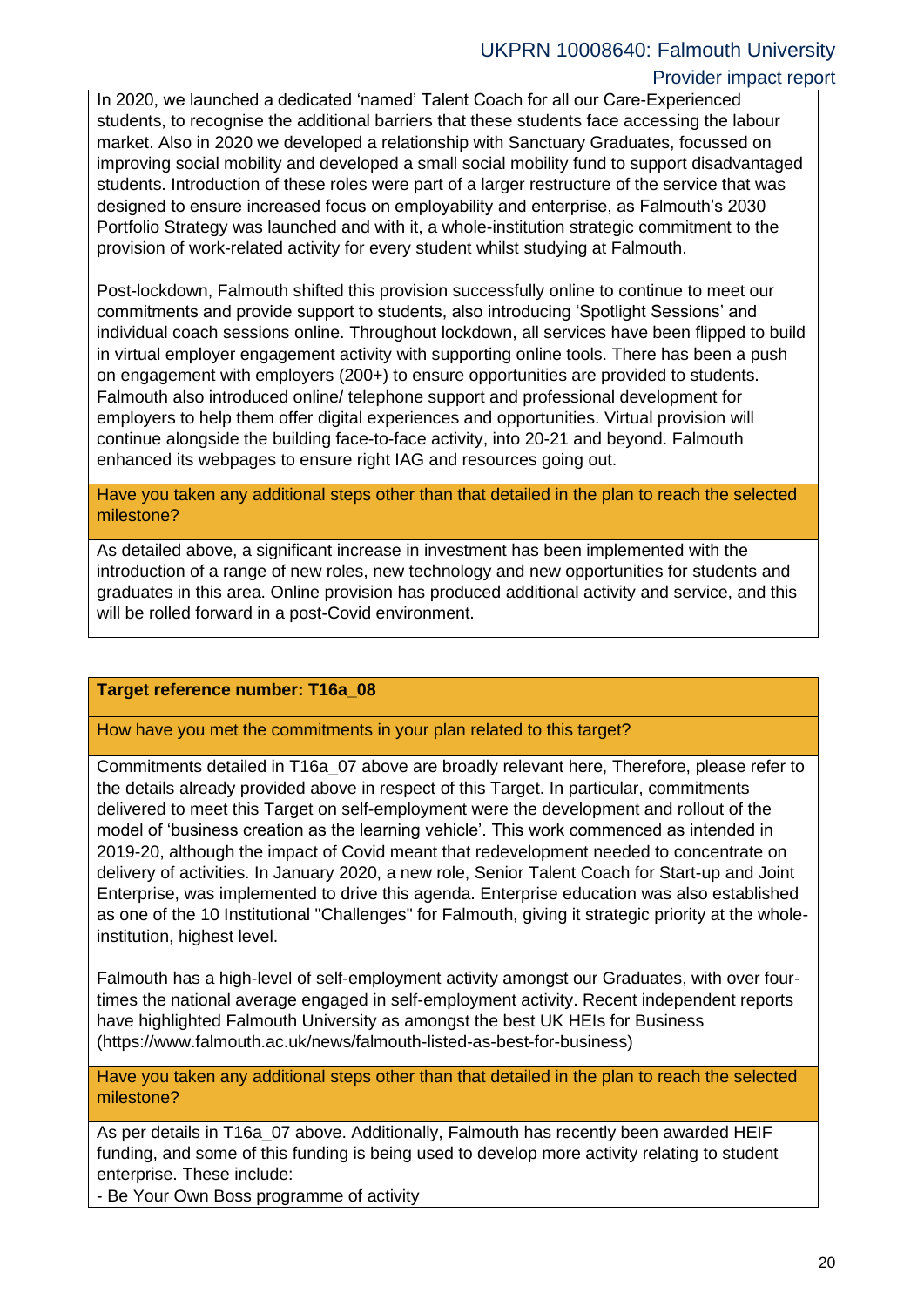- £20 Challenge Competition
- Pitch-on-a-page Funding Support
- Dragons' Den competition.

Additionally, more focussed support on self-employment has been developed through the use of resources and tools for students to utilise. From 2022, a new core, entrepreneurship module will be introduced on each undergraduate degree as a core module, enabling students to learn through enterprise.

#### **Target reference number: T16a\_09**

How have you met the commitments in your plan related to this target?

Commitments detailed in T16a\_07 above are broadly relevant here, Therefore, please refer to the details already provided above in respect of this Target. In particular, commitments relating to the employment of new 'Talent Coaches' to develop network of local and regional employers and to support students into placements and experiences with local industry are relevant to this Target.

Consideration of the unique conditions in Falmouth and the sub-regional labour market need to be considered. Cornwall has lower than average salary levels and lower-levels of graduate level jobs available to graduates, creating additional pressures on our graduates who wish to remain locally and contribute to the ongoing economic redevelopment of Cornwall.

Have you taken any additional steps other than that detailed in the plan to reach the selected milestone?

As per details in T16a\_07 above.

In addition to support our local employability outcomes, Falmouth is engaging with h a wide range of local employers to understand skills needs in the sub-regional labour market. The Head of Employability is a member of LEP Employment and Skills Board, representing the HE Sector in Cornwall and the Isles of Scilly.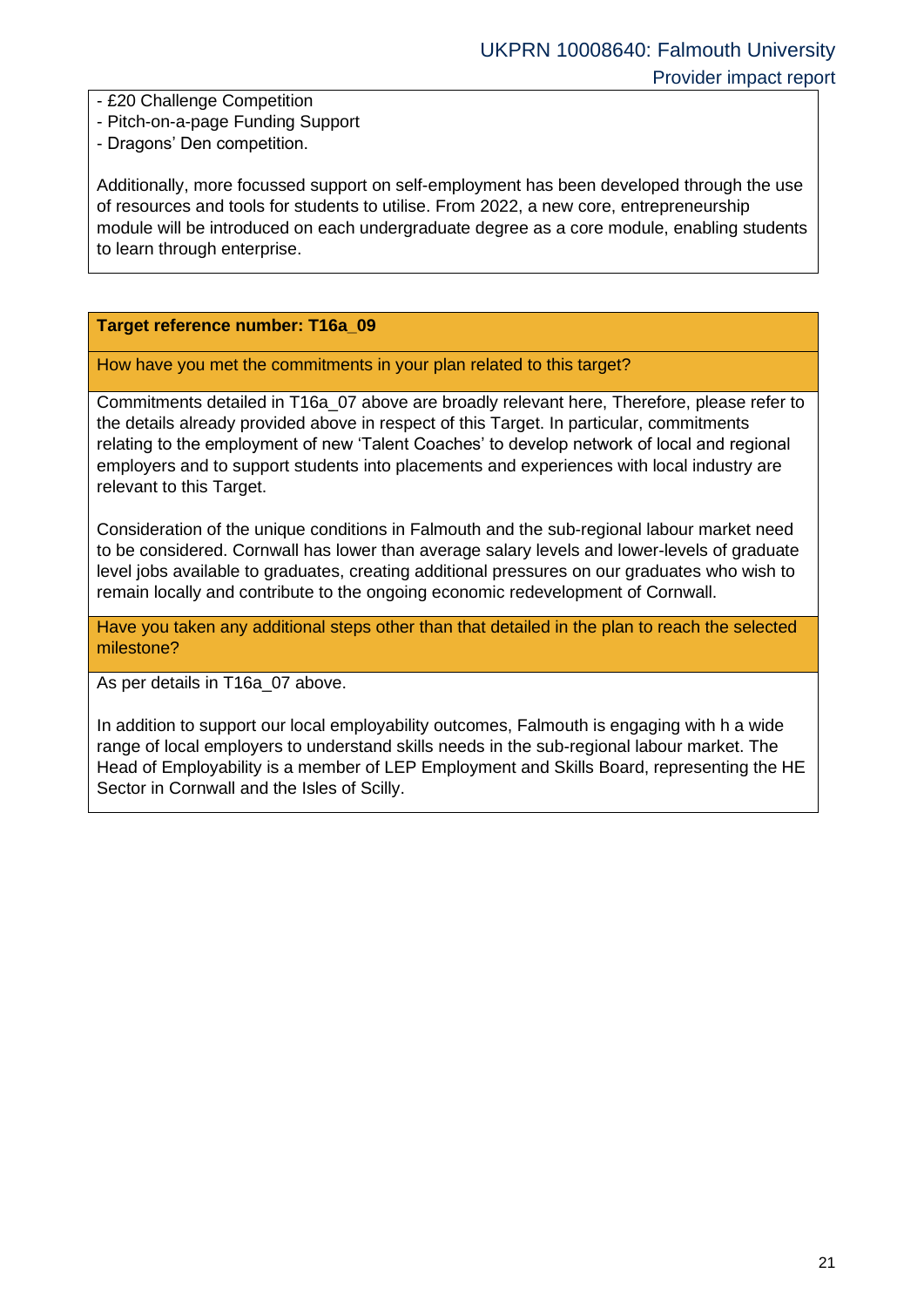# **Annex B: Optional commentary on targets**

Falmouth University's commentary on any of the targets listed in **Section 2**.

<span id="page-21-0"></span>

| <b>Reference</b><br><b>Number</b> | <b>Optional commentary</b>                                                                                                                                                                                                                                                                                 |
|-----------------------------------|------------------------------------------------------------------------------------------------------------------------------------------------------------------------------------------------------------------------------------------------------------------------------------------------------------|
|                                   |                                                                                                                                                                                                                                                                                                            |
| T16a_01                           |                                                                                                                                                                                                                                                                                                            |
| T16a_02                           |                                                                                                                                                                                                                                                                                                            |
| T16a_03                           | This Target was removed in 2019-20; noted by '0' in Target box.                                                                                                                                                                                                                                            |
| T16a_04                           |                                                                                                                                                                                                                                                                                                            |
| T16a_05                           |                                                                                                                                                                                                                                                                                                            |
| T16a_06                           |                                                                                                                                                                                                                                                                                                            |
| T16a_07                           | 19/20 result is the 17/18 GO data, whereas Targets and previous data was from<br>DLHE data. The datasets are not comparable and response rates vary signficantly.<br>Therfore advice is required from OfS regarding our response to this issue, which is<br>clearly affecting all our Progression targets. |
| T16a_08                           | As per note above                                                                                                                                                                                                                                                                                          |
| T16a_09                           | As per note above                                                                                                                                                                                                                                                                                          |
| T16a_10                           |                                                                                                                                                                                                                                                                                                            |
| T16b_01                           | This Target was removed in 2019-20; noted by '0' in Target box.                                                                                                                                                                                                                                            |
| T16b_02                           | This Target was removed in 2019-20; noted by '0' in Target box.                                                                                                                                                                                                                                            |
| T16b_03                           | This Target was removed in 2019-20; noted by '0' in Target box.                                                                                                                                                                                                                                            |
| T16b_04                           | This Target was removed in 2019-20; noted by '0' in Target box.                                                                                                                                                                                                                                            |
| T16b_05                           | This Target was removed in 2019-20; noted by '0' in Target box.                                                                                                                                                                                                                                            |
| T16b_06                           | This Target was removed in 2019-20; noted by '0' in Target box.                                                                                                                                                                                                                                            |
| T16b_07                           | This Target was removed in 2019-20; noted by '0' in Target box.                                                                                                                                                                                                                                            |
| T16b_08                           |                                                                                                                                                                                                                                                                                                            |
| T16b_09                           |                                                                                                                                                                                                                                                                                                            |
| T16b_10                           |                                                                                                                                                                                                                                                                                                            |
| T16b_11                           | This Target was removed in 2019-20; noted by '0' in Target box.                                                                                                                                                                                                                                            |
| T16b_12                           | This Target was removed in 2019-20; noted by '0' in Target box.                                                                                                                                                                                                                                            |
| T16b_13                           | This Target was removed in 2019-20; noted by '0' in Target box.                                                                                                                                                                                                                                            |
| T16b_14                           | This Target was removed in 2019-20; noted by '0' in Target box.                                                                                                                                                                                                                                            |